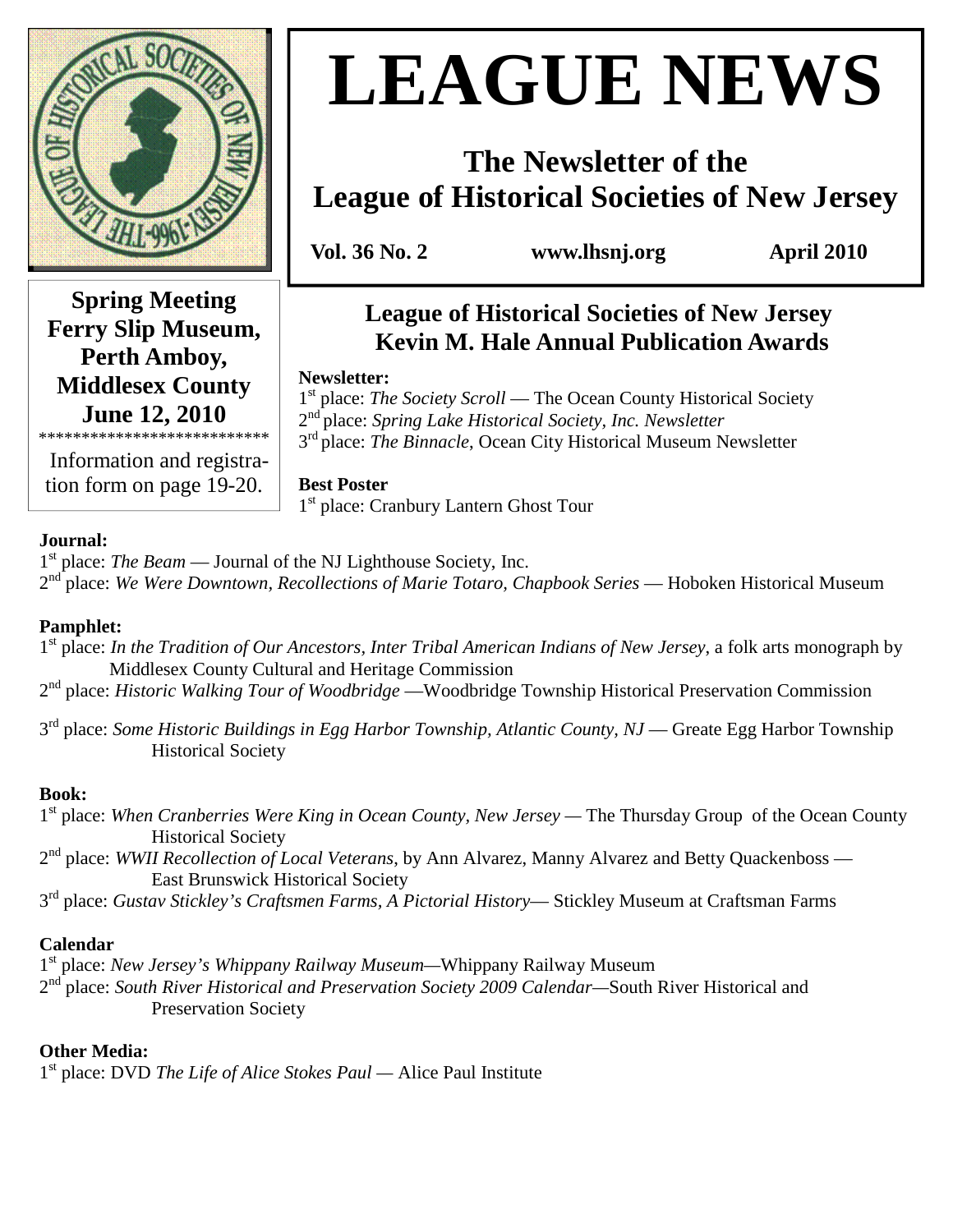## **The Slate of Officers and Directors of the League of Historical Societies of New Jersey**

President (2010) J.B. Vogt Fellowship for Metlar House

First Vice President (2011) Catherine Sullivan Victorian Society

Vice-President, Northern (2010) Jane McNeill Victorian Society

Vice-President, Central (2011) Mary Swarbrick Fellowship for Metlar House

Vice-President, Southern (2010) June Sheridan Greate Egg Harbour Township Historical Society

Secretary (2010) Judy M. Aley Chesterfield Historical Society

Treasurer (2010) Dorothy M. Andrew

Trustee, Northern (2010) Dorothy E. Johnson Oakeside-Bloomfield Cultural **Center** 

Trustee, Northern (2012) Kate Malcolm Madison Historical Society

Trustee, Central (2012) Jeffrey McVey Lambertville Historical Society

Trustee, Central (2010) Donald Peck Raritan-Millstone Heritage Alliance

Trustee, Southern (2010) Sonia L. Forry Historical Preservation Society of Upper Township

Trustee, Southern (2012) Jean C. Lacey Toms River Seaport Society

Trustee-at-Large (2012) Timothy Hart Barnegat Bay Decoy & Baymen's Museum

Trustee-at-Large (2010) Robert R. Longcore Andover Historical Society

Historian (2010)

Chad Leinaweaver Newark Public Library \*\*\*\*\*\*\*\*\*\*\*\*\*\*\*\*\*\*\*\*\*\*\*\*\*\*\*

 The following are valuable members of our board, but are not elected positions:

Executive Director Linda J. Barth, 214 North Bridge Street, Somerville, NJ 08876; 908-722-7428; barths@att.net

Membership Chairman Dorothy Pietrowski Madison Historical Society

 Trustees Emeriti Bernard Bush, Ruth Kane Fern

## **INSIDE:**

**Mini History Fair, May 1; new rules for the publication awards, p. 3** 

**Music licensing; grant from Comcast, p. 4** 

**Upcoming meetings; Ford Mansion acquisition, p. 5** 

**Visit Perth Amboy, p. 6** 

**What is the AASLH, p. 6-8** 

**Business cards, p. 9** 

**NJ Historic Preservation Conference, p. 10-11** 

**Calendar of Events, p. 12-16** 

**NJ Bookshelf, p. 17-19** 

**Macculloch Hall exhibits, p. 19** 

**Letters; member museums, p. 20** 

**Spotlight on Members, p. 21-22** 

**Information on June meeting, p. 23-24** 

## *From the President's Quill*

We'd like to visit you….soon.

 As I glance thru the names in our Membership Directory I see a tempting list of places that I would like to visit. Many are museums, libraries and archives with fascinating collections. Others are house museums celebrating the famous. There are farm locations, village settings and urban holdouts.

 To be sure, hosting the League can entail a lot of work for a small society, but the rewards are great. There is nothing more satisfying than sharing your treasure with like-minded historians who appreciate all you do to preserve it.

 Your site will receive extra publicity as the *League News* will highlight your site in the issue preceding the meeting. Afterward, we will print one or two pictures you have taken during the day's events. Our newsletter is easily viewed on our website. Notice of the meeting is also circulated through League email.

 If you have been hesitating because your building isn't large enough, there are alternatives. We have met in churches or other public buildings in the surrounding area. If parking is an issue, an offsite location can be used. The League board will help you work out the details.

 At this time, the Southern Region is booked thru 2012, but there are openings for the Central and Northern Regions beginning in 2011. Won't you consider inviting the League to visit you?

JB Vogt, President jbvogt@comcast.net

**DEADLINE**: Submissions for the August issue of *League News* must be on the editor's desk no later than July 15, 2010. Please send all items to: Linda Barth, 214 North Bridge Street, Somerville, New Jersey 08876; barths@att.net.

 **Material submitted electronically should be in WORD format. Photographs will be scanned and returned. Digital photographs should be submitted in .jpeg or .tiff.**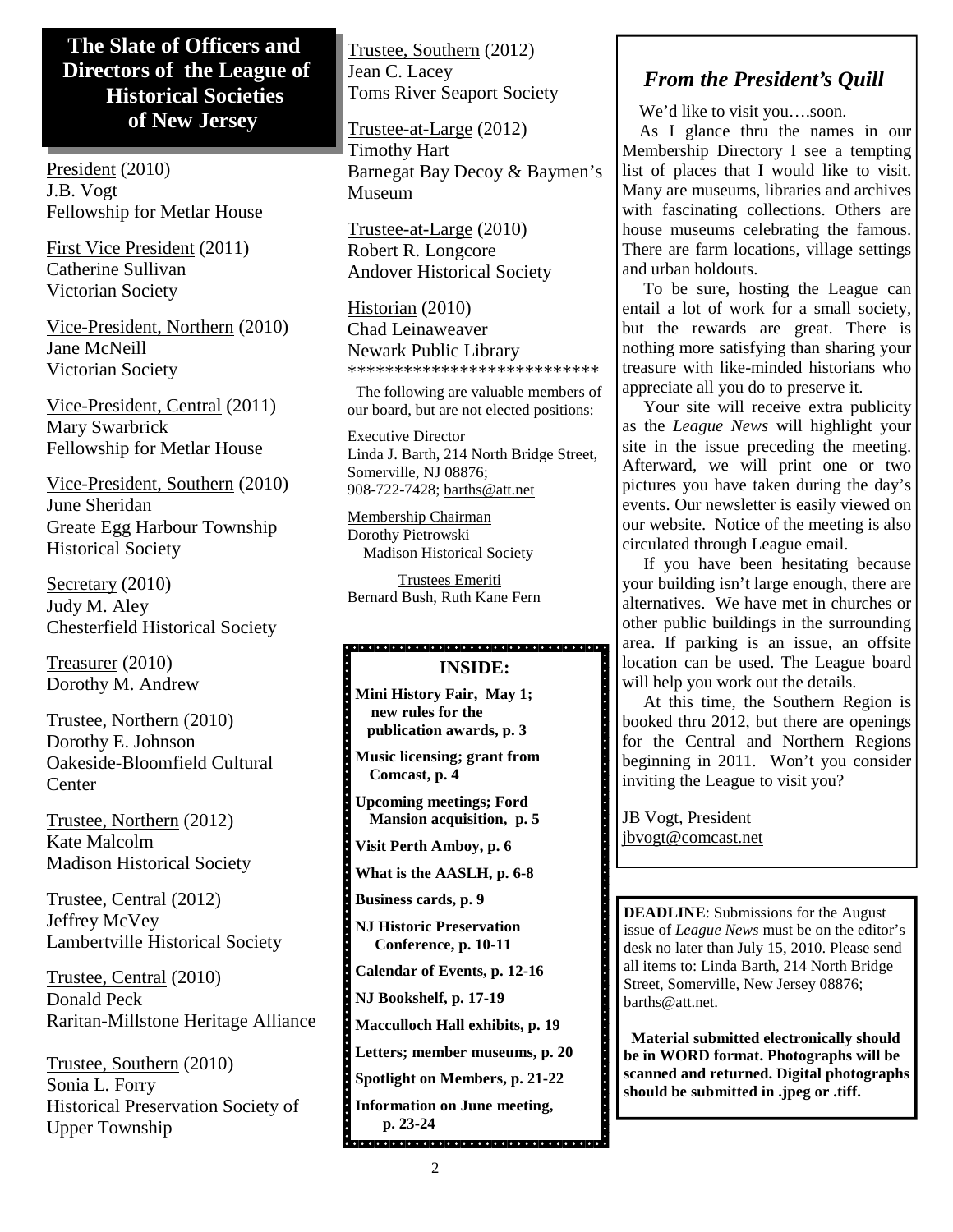## **SPIRIT OF THE JERSEYS STATE HISTORY FAIR CANCELLED FOR 2010**

 For the past six years, the SPIRIT of the JERSEYS State History Fair has met much success in promoting New Jersey's historic resources and bringing alive the state's rich history for the public.

 Unfortunately, due to limited resources, the state has decided to cancel the fair for 2010. The staff is very grateful to the many exhibitors, partners, and supporters who have made this event possible and they hope to enlist your enthusiasm and participation when we begin planning the fair for 2011.

## **....BUT THE GOOD NEWS IS…A MINI STATEWIDE HISTORY FAIR IS PLANNED!**

 If you are disappointed because the state's Spirit of the Jerseys History Faire was cancelled, take heart!

 The Friends of the Abraham Staats House in South Bound Brook, Somerset County, will host a **Mini History Fair** for those interested. The would be the same, May 1, and the hours 10 am to 4 pm. The site can accommodate about 40 or 50 exhibitors on the grounds.



 There will be no charge for either the public or the exhibitors. We would only ask that each exhibitor chip in to cover the cost of the portapotties; this charge should be about \$10 per exhibitor.

 Also, each exhibitor will need to provide proof of insurance in advance. Exhibitors will be permitted to sell. For an Exhibitor Registration Form or for more information, please contact Kathy Faulks at 732-469-5836 or bkfaulks@gmail.com. We look forward to seeing our friends in the New Jersey history community.

## **MAY I IN SOUTH BOUND BROOK ALONG THE HISTORIC DELAWARE & RARITAN CANAL!**

## **ANNUAL PUBLICATION AWARDS PROGRAM FOR 2010 — NOTE RULE CHANGES**

 The board of the League of Historical Societies of New Jersey has voted to change the name of its  **ANNUAL PUBLICATION AWARDS to the Kevin M. Hale Publication Awards, in honor of our late secretary.** This will be a fitting memorial for our good friend, Kevin.

 **All members should be aware of two new rules that will be in effect for the 2010 awards:** 

- **1) Each member organization may submit an entry in only ONE category.**
- **2) No works of fiction may be entered.**

 **Works published in 2009 are not subject to the new rules.** 

The League invites its member organizations to submit entries. Awards will be given for works published in the year 2010, in the following categories:

## **BOOKS, PAMPHLETS, NEWSLETTERS, JOURNALS, CALENDARS, POSTERS, and OTHER MEDIA (AUDIO CASSETTES/CDs, VIDEO CASSETTES/DVDS)**

 For works published in 2010, the awards will be presented at the league meeting in **June 2011**. The deadline for submission of entries is **JANUARY 31, 2011.** Please send your entries to: **Publication Awards Committee, League of Historical Societies of NJ, c/o New Jersey Historical Society, 52 Park Place, Newark, NJ 07102**.

 There is no entry form. Simply include a brief note describing your submission. For further information, contact Linda Barth, Executive Director, LHSNJ, at 908-722-7428, barths@att.net, 214 North Bridge Street, Somerville, New Jersey 08876. Please **DO NOT** send entries to this address.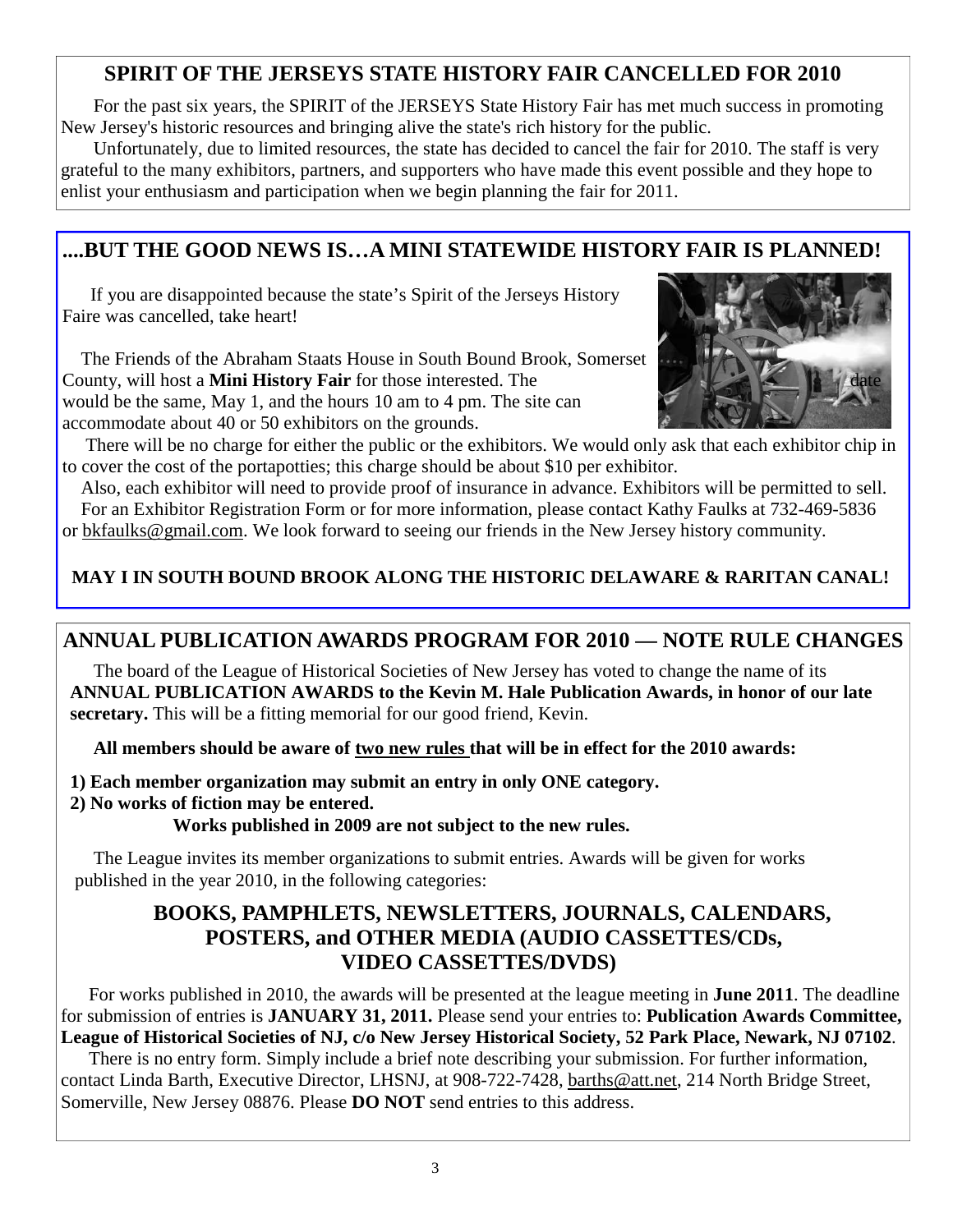## **MUSIC LICENSING FEES**

 There has been much discussion recently concerning the need for nonprofit museums and historical societies to pay music licensing fees to Broadcast Music, Inc, (BMI), the American Society of Composers, Authors and Publishers (ASCAP), and the Society of European Stage

Authors & Composers (SESAC). In general, if you have music performed at your museum or historic site, whether it is live, on tape, or on CD, you need to be licensed by all of the above companies, as they each represent different composers and publishers and, therefore, different songs. This licensing involves paying fees for the public performance of the music. Tracey I. Batt, Esq., the Executive Director of New Jersey Volunteer Lawyers for the Arts, Inc. (NJVLA), says that this is a very complex issue. While there are

exceptions to the rule, for example for small museums, historic sites, and other businesses that only play music from a radio and from no other live or recorded source, or for certain circumscribed nonprofit uses, those exceptions are very

limited. We have invited Ms. Batt to

speak to this important issue at the winter meeting in March, 2011 in Ocean City.

## LEAGUE RECEIVES **GRANT FROM COMCAST**

 The League of Historical Societies of New Jersey has received a grant of \$1,965.15 for the publication of its newsletter, *League News*.

 "We are most grateful to Comcast," said Linda Barth, executive director of the League. "This grant will allow us to continue publishing our newsletter and distributing it to our two hundred member societies and their delegates, as well as to all members of the New Jersey Senate and Assembly."

The *League News* newsletter sponsorship includes:

- $\bullet$  production, distribution, and mailing of three issues throughout 2010;
- funding for a part-time webmaster to upgrade and update our website, www.lhsnj.org;
- the Comcast logo on the mailing face of each newsletter

 Comcast was founded in 1963 as a single-system cable operation. Today, it is the country's largest provider of cable services and one of the world's leading communications companies. Comcast is focused on broadband cable, commerce, and content. The company delivers digital services, provides faster internet and clearer broadband phone service, and develops and delivers innovative programming.

 Our thanks to Kimberly Smith, Director, Government Affairs, for her help in securing this much needed and much appreciated grant.

## **STILLWATER GRIST MILL LISTED ON NATIONAL REGISTER**

Bob Grabowsky, president of the Historical Society of Stillwater Township, is pleased to announce that, on December 9, the Casper Shafer Stillwater Grist Mill was listed on the National Register

 of Historic Places (Reg. #09000653). Mr. Grabowsky thanks to all who helped in this achievement, not just within the historical society, but also those in the community at large whose support made this possible. The grist mill is owned by the State and is under the management of Swartswood State Park. The society is in discussions with the State regarding the Historical Society of Stillwater Township taking responsibility for the site, so they can ensure that the Grist Mill receives the high-quality preservation care it deserves.







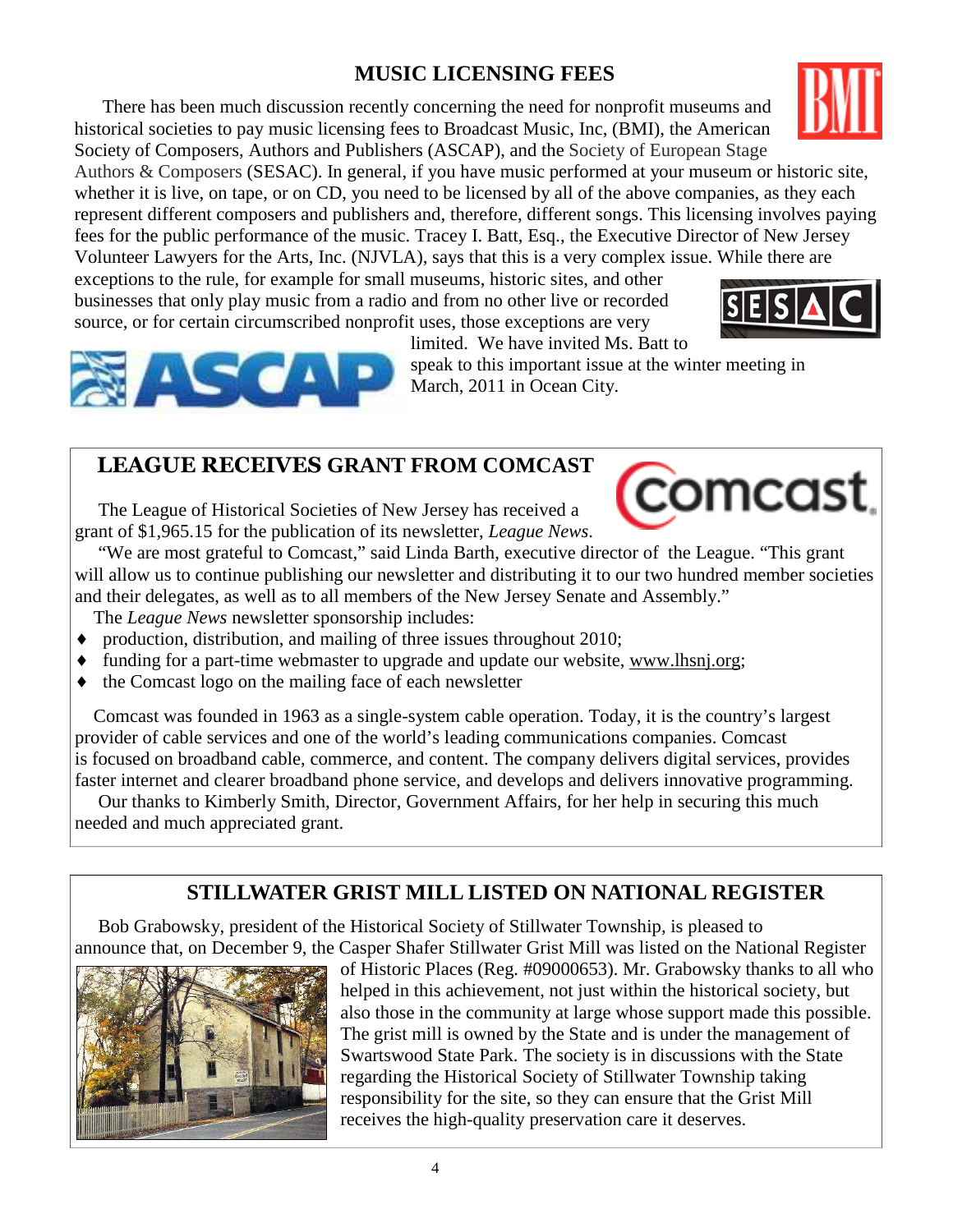## **UPCOMING LEAGUE MEETINGS**

 June 12, 2010 Museums of Perth Amboy, Middlesex County October 2010 Grover Cleveland Birthplace, Caldwell, Essex County March 2011 **Ocean City, Cape May County** 

 We encourage your society to host a future League meeting. If you would like this opportunity to showcase your site, just contact Linda Barth, 908-722-7428, barths@att.net, and she will put you in touch with the regional vice-president for your area. **We look forward to visiting YOUR town some day soon.** 

#### **AFTER 137 YEARS, FORD FAMILY-ERA TABLE RETURNED TO WASHINGTON'S HEADQUARTERS AT FORD MANSION**

 The Reverend Canon J. Elliott Lindsley, an eighth-generation Morristown, New Jersey, native and current resident of Millbrook, New York, has donated to Morristown National Historical Park (NHP) a Chippendale-style-inspired, tilt-top candlestick table purchased from the Ford Mansion at its 1873 auction. Reverend Lindsley's generous gift of the table will enable Morristown NHP to exhibit another Ford Mansion artifact for visitors' enjoyment when the mansion reopens in late spring. The Ford Mansion currently is closed for the installation of a fire suppression system.

 From December 1779 to June 1780, the Ford Mansion served as George Washington's headquarters during the Continental Army's winter encampment at Jockey Hollow. By all accounts, the Ford family and the community of Morristown had been quite proud of that fact; however, when Henry A. Ford, grandson of the mansion's builder, Jacob Ford, Jr., died in 1872, he left instructions in his will to sell the mansion and its surrounding land, plus smaller decorative arts and furniture pieces from the Ford Mansion. Henry Ford's decision in his will came as a surprise, and news of the sale created a public outcry at the seeming dismissal with which Henry Ford viewed his ancestral home.



 The 1873 auction blossomed into the social event of the year due to the tension and high emotions generated by the controversial decision to sell the Ford Mansion. A group of investors purchased the mansion and grounds. To preserve the site, they ultimately created the Washington Association of New Jersey (WANJ). In 1933 the National Park Service received the Ford Mansion and Jockey Hollow and created Morristown National Historical Park, the nation's first national historical park.

 The donated table was purchased by John Thatcher, an early WANJ member, at the 1873 auction, and given to Reverend Lindsley, a current WANJ member, by a Thatcher descendent. Morristown NHP's curatorial staff cannot now determine if the Ford Family-era table was in the Ford Mansion when General Washington headquartered there. Nonetheless, the table is a marvelous example of the type of utilitarian furniture used during that time period.

 As far as the possibility of finding more furnishings that were in the Ford Mansion in 1873, Superintendent Randy Turner notes, "We know, through Henry A. Ford's inventory, what was in the house in 1872. And we know that a lot of smaller items were bought locally as mementos. So, it is not inconceivable that many of those items still exist in people's homes within a mile of the mansion."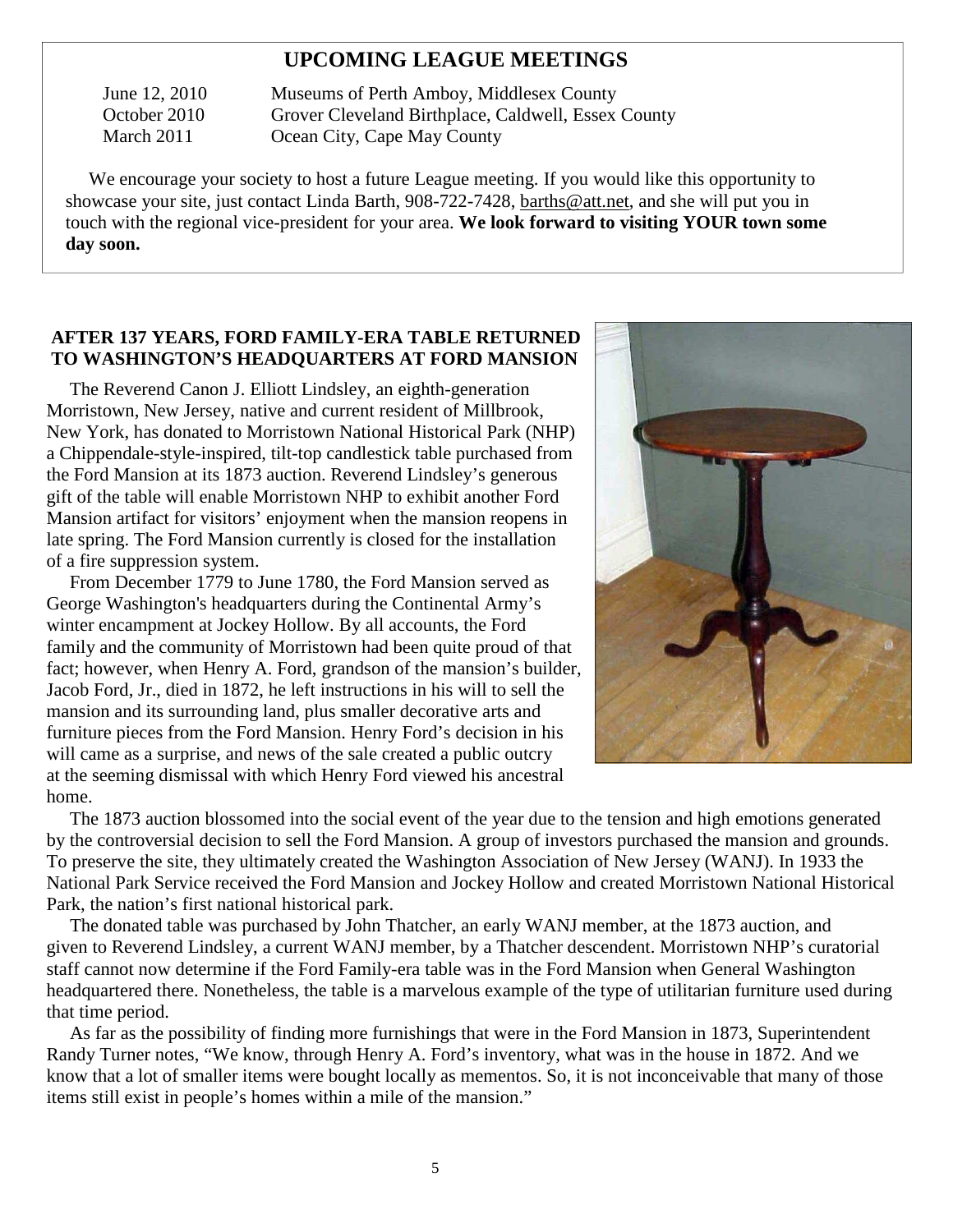#### \*\*\*\*\*\*\*\*\*\*\*\*\*\*\*\*\*\*\*\*\*\*\*\*\*\*\*\*\*\*\*\*\*  **VISIT HISTORIC TO PERTH AMBOY, NEW JERSEY HISTORIC PERTH AMBOY: THE PORT CITY ON THE BAY**

\*\*\*\*\*\*\*\*\*\*\*\*\*\*\*\*\*\*\*\*\*\*\*\* For generations Perth Amboy was a popular summer oyster and fishing location for New Jersey's Native Americans, the Lenape. They called the area Ompoyle, or Amboy, meaning *elbow* in their language.

 The Raritan Bay and the Raritan River were first explored by Giovanni da Verrazano in 1524 and again by Henry Hudson in 1609.

 Perth Amboy was home to the East Jersey Proprietors and Royal Governors. In addition, it was home to or visited by many of the rich and famous, including Benja-

min and William Franklin, Aaron Burr, Jr., William Dunlap, Henry David Thoreau,

Horace Greeley, George Inness, Ralph Waldo Emerson, and even the Prince of Wales, later King Edward V11 of Great Britain.

 Founded in 1683 as a port city and the capital of East Jersey by twelve proprietors led by William Penn, the city became one of two capitals of New Jersey when the colony became a Royal Province in 1702 under Queen Anne. As a center for royal authority in the  $18<sup>th</sup>$  century, Perth Amboy suffered greatly during the British occupation of 1777 and the destruction of the city by both loyalists and patriots alike during and after the American Revolution. By 1810 the city had made a partial recovery by becoming a fashionable summer resort,

\*\*\*\*\*\*\*\*\*\*\*\*\*\*\*\*\*\*\*\*\*\*\*\*\*\*\*\* St. Peter's Church

and by turning to its first industry, the commercial farming of oysters, as well as ship building and yachting. Around the same time, the area's clay deposits were beginning to make Perth Amboy a center for the production of ceramics, brick and, eventually, terra cotta. Real industrialization began in 1876 with the arrival of the railroad and heavy industry.

 But Perth Amboy's rare combination of its magnificent bayside location and a livable historic core continue to help this city's transition to a post-industrial economy in the  $21<sup>st</sup>$  century.

## **WHAT IS THE AASLH? FIND OUT MORE ABOUT THE AMERICAN ASSOCIATION FOR STATE AND LOCAL HISTORY**

**AASLH: THE BEGINNING—**The origin of AASLH can be traced back to the extraordinary flowering of state and local history that occurred in the late nineteenth and early twentieth centuries. In 1904, the American Historical Association, itself a fledgling professional body, established the semi-autonomous Conference of State and Local Historical Societies to serve the leaders of those agencies. In 1939, a group of Conference members, chaired by Christopher C. Crittenden, director of the North Carolina Department of Archives and History, discussed and then proposed the creation of an independent entity. Its job would be to better coordinate the activities of historical societies and stimulate the writing and teaching of state and local history in North America.

 On December 27, 1940, the Conference of State and Local History met and disbanded itself. Then, the American Association for State and Local History was born. Its first charter stated that AASLH's purpose was, simply, "the promotion of effort and activity in the fields of state, provincial, and local history in the United States and Canada."

**AASLH TODAY—**Now, almost one hundred years after the first organization was created to serve and support the burgeoning field of state and local history, AASLH is providing services and leadership to thousands of institutional and individual members. It is the only comprehensive national organization dedicated to state and local history.

 From its headquarters in Nashville, Tennessee, AASLH serves a membership, which directly reflects the kaleidoscopic demographics of the field itself. Most history organizations in the United States are small,

(continued on page seven)

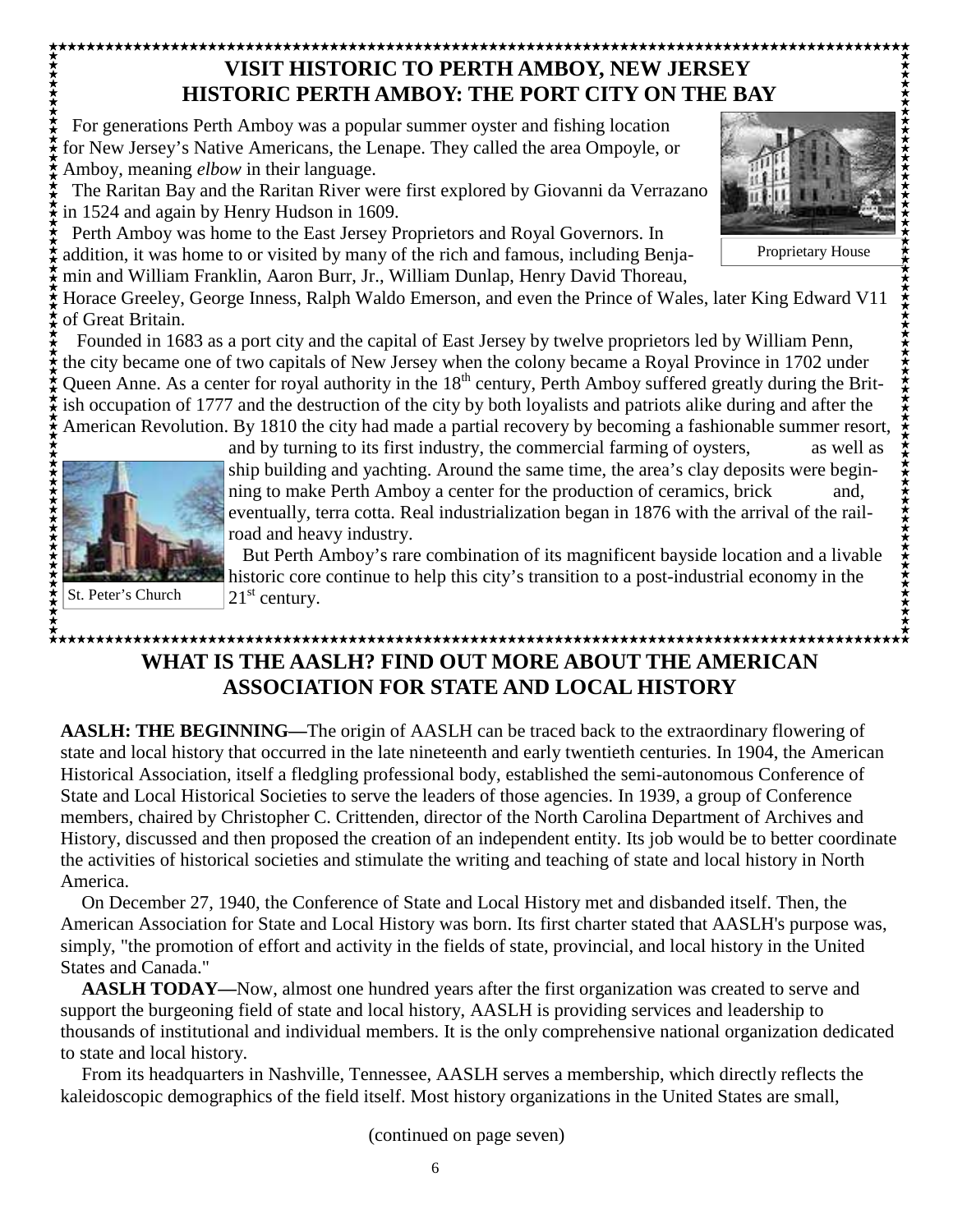volunteer-led and, often, volunteer staffed. They have small budgets and limited staff resources. AASLH is the national organization known for serving this special audience. But AASLH exists to serve the entire field of state and local history. AASLH also includes in its membership organizations and their agents as large as Colonial Williamsburg and the Smithsonian Institution. The Association works hard to represent the field in all of its diversity.

 For this diverse membership, with its many various circumstances, needs and wants, AASLH has fashioned a roster of programs and services that are meeting members' needs and progressively advancing the goals and standards of the field.

**AASLH PROGRAMS AND SERVICES** The following programs and services form the core of AASLH's current offering to professionals, organizations, and volunteers in the field of state and local history.

**Technical Resources -** AASLH offers a variety of technical resources for the history professional including board orientation organizing kits, a free video lending library, technical leaflets, and reports. AASLH's celebrated series of technical leaflets are included in each quarterly issue of History News magazine, and considered a must-have resource by thousands of our nation's history organizations and professionals.

**Annual Meeting -** Each fall, AASLH holds an annual meeting to bring together around 1,000 members from around the country for 4 days of networking, professional development, problem solving, and intellectual stimulation. AASLH annual meetings feature such nationally famous speakers as Ben Bradlee, Lucie Arnaz, and Roger Mudd. Meetings also promise up to 80 sessions, special focused workshops, plenary sessions with local scholars, and evening events and daily tours of the host community.

**Awards Program -** Since 1945 AASLH has recognized nationally superior achievements in state and local history, particularly by small, local history organizations. AASLH awards are prestigious and competitive.

**Books -** Since 1940, AASLH has been internationally known for its publication series. An editorial committee made up of AASLH members works with the AASLH staff to ensure the series contains both nuts and bolts technical service books, as well as books that explore the various aspects of state and local history.

**PastPerfect Museum Software** is the #1 selling museum software in the country. The software is affordable for small institutions, and includes Virtual Exhibit, which converts collections into web pages.

**Periodicals -** AASLH provides two basic types of periodicals. A monthly newsletter, *Dispatch*, is filled with information about the resources available to history organizations, and other useful information including positions available in the field. History News is a quarterly magazine covering issues critical to the field.

**Professional development workshops and seminars -** AASLH continues its commitment to quality professional development workshops for history professionals and volunteers. Recently retooled are workshops on historic house management, interpretation, and collections care. AASLH is currently developing on-line and on-site basics in archival care training. Finally, for over 40 years the Seminar for Historical Administration is an intensive three-week seminar where participants learn from over 40 faculty members. SHA is hosted at the Indiana Historical Society and is also co-sponsored by the National Park Service, the National Trust for Historic Preservation, Colonial Williamsburg, and the American Association of Museums.

**On-call Resources and Services -** Every day, dozens of people call the AASLH office for help. Many callers are not members, but simply people looking for answers or colleagues with similar challenges and opportunities. AASLH acts as a clearinghouse of information. Obviously, AASLH and its staff know a lot about what's going on in the field of state and local history. AASLH assumes the role of helping people find the appropriate resource they are looking for, whether offered by AASLH or another worthy organization.

(continued on page eight)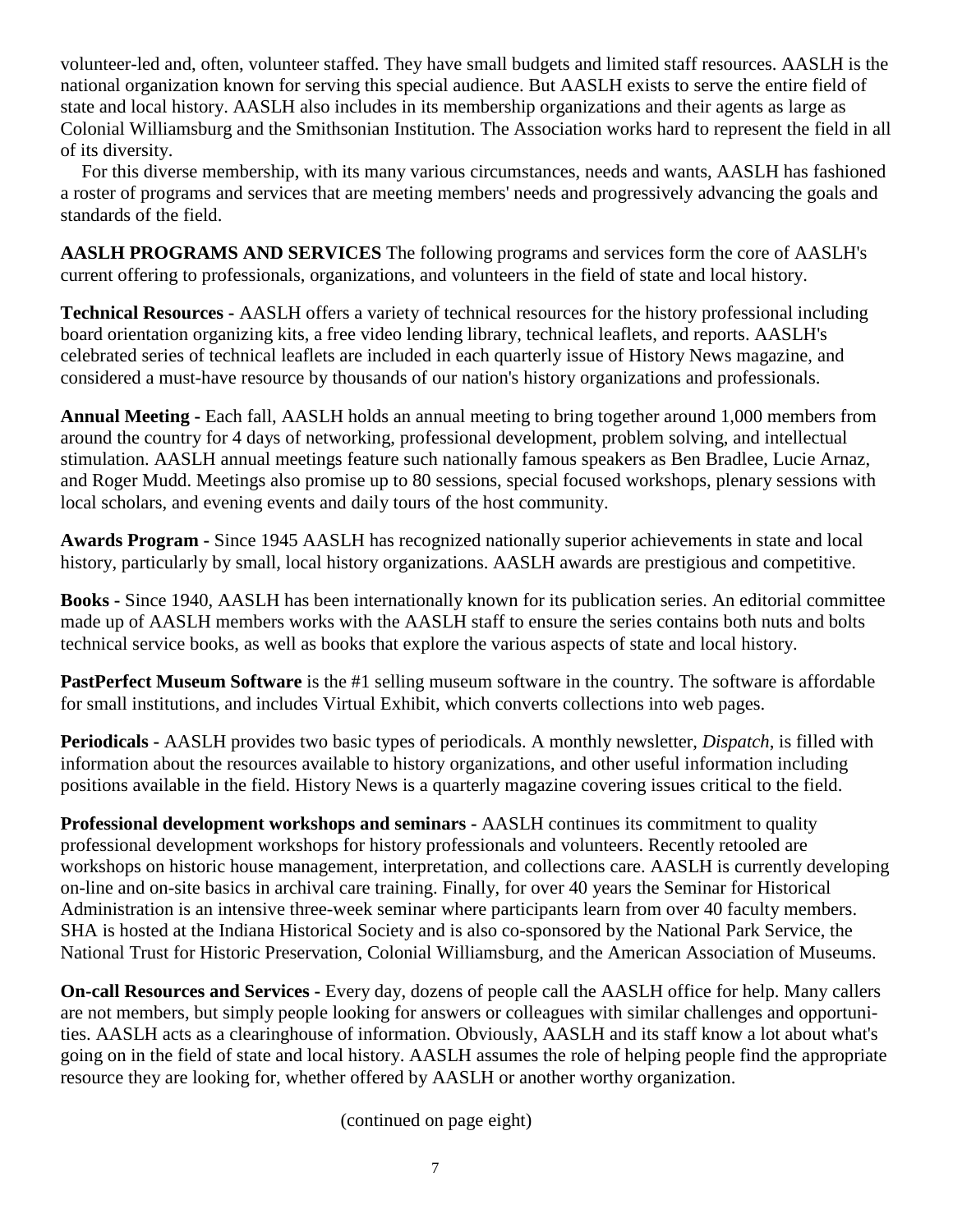**PATHWAYS -** This program provides public programming materials developed at the national level so that AASLH members can implement programs at the local level without the cost of program and materials development. The Pathways kit is written for the general public and acts as an easy-to-use tutorial for ways to research family history (e.g., oral history, graveyard studies, folklore, reading photographs and buildings, etc.). Four models provide history organizations a model for implementation. The models include a summer camp for kids, a senior citizens program, a program for discovering your community and a model for working with teachers.

**COSHRC -** AASLH is the umbrella organization for the Council of State Historical Records Coordinators. The coordinators are typically the state archivists. The program is funded through the National Historical Publications and Records Commission. Currently, AASLH is working on an on-line and on-site professional development workshops on basic archival training for the nonprofessional archivist.

**Visitors Count! -** Include your audience's voice in how your organization operates, plans for the future, develops programs, and markets itself. Visitors Count eliminates guess work and assumptions often used to determine what visitors and school groups want and need for a meaningful and enjoyable experience. Program benchmarks allow for comparison of results with institutions of similar budget size, type, and geographic location. Through Visitors Count, museums, historic houses and other institutions can make positive changes – based on visitor wants and needs – and obtain valuable support material for fundraising, program development, marketing, and strategic planning. Choose from three survey programs: museum visitors, historic house visitors, or teachers and students who take part in an on-site program.

**Diversity In and For History -** AASLH assembled a special Task Force to develop strategies for improving the persistent problem of the low number of minority professionals in the field of state and local history. Although fundraising for the program is still in progress, the program will provide minority graduate students funds for tuition and books and match each one up with a history organization for internships.

**Census of History Organizations in America -** Since the inception of AASLH in 1940, the number and types of history institutions in America have multiplied significantly. AASLH has developed a program to first identify what types of organizations exist at the local level, then conduct a census of those organizations nationally. Fundraising for the program is still in progress.

**Focus Initiatives -** AASLH is currently providing programming for these focus audiences: 1) historic house musems, 2) tribal museums, 3) corporate museums, and 4) presidential sites and libraries.

**National Leadership -** AASLH represents the field on a variety of national boards, committees, and task forces. Among these are National History Day and the National Historical Publications and Records Commission. The association also convenes a variety of panels and task forces to investigate ways it can address issues that are critical and enduring to the field. Also, AASLH belongs to a number of organizations to support the field nationally, such as the National Coordinating Committee, National Humanities Alliance, and the Federation for State Humanities Council's Humanities on the Hill program.

For more details about any of these subjects, visit the AASLH online at www.aaslh.org/aboutus.htm. Then just click on the appropriate link.

1717 Church Street, Nashville, TN 37203-2991; 615-320-3203; membership@AASLH.org

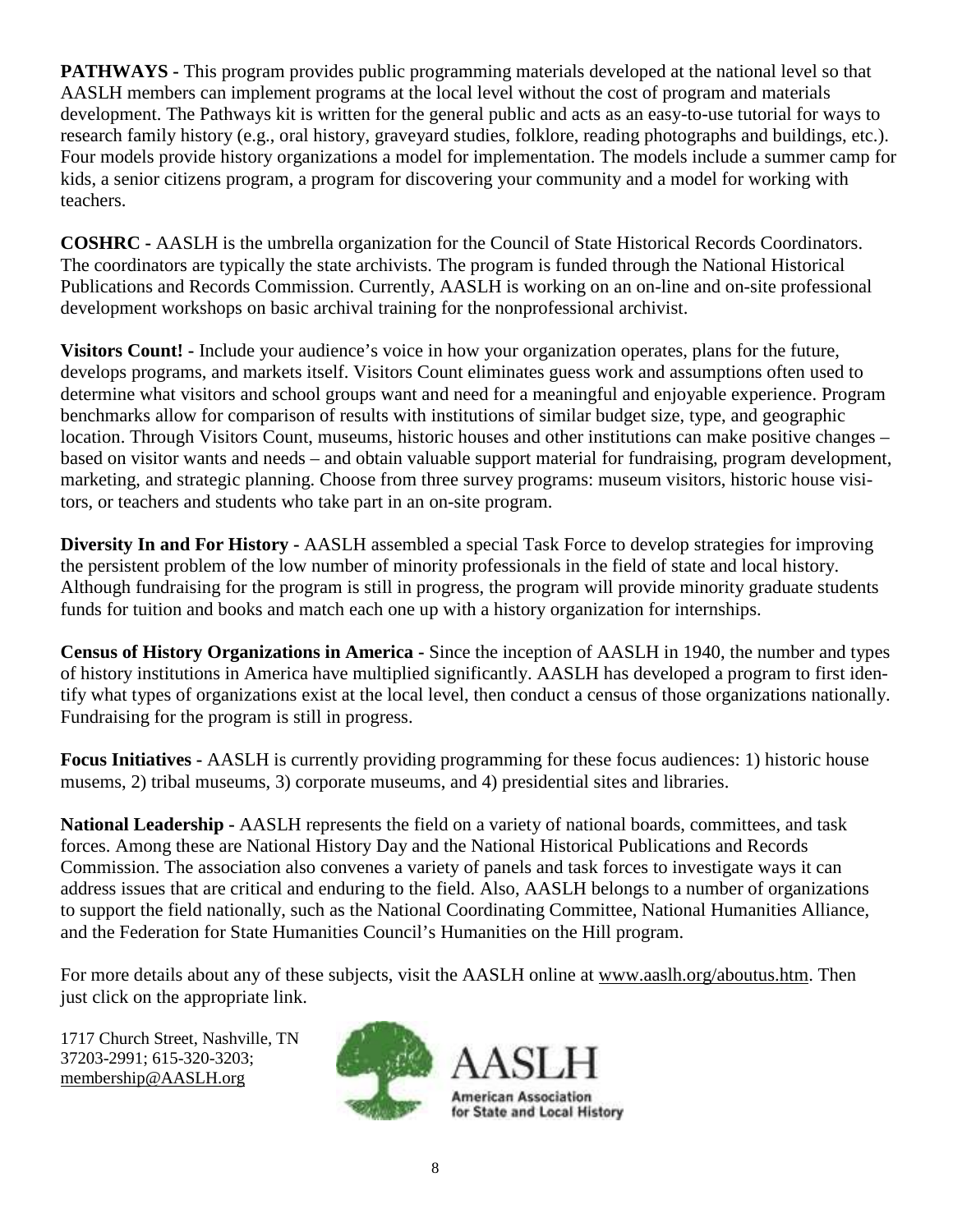#### **BUSINESSES AROUND OUR STATE:**

Please say thanks to our advertisers by patronizing their businesses throughout the state. Invite businesses in your area to advertise in the *League News* for publicity around the Garden State. Remind them that over *55,000 members* will see their ad. Business owners may contact Linda Barth at 908-722-7428 or **barths@att.net**. Our advertising fee schedule:

- Business card size ad, \$100 each; \$85 each for three issues.
- ♦ **1/4 page ad, \$125 each; \$100 each for three issues.**







## **HIGH SCHOOL YEARBOOKS WANTED**

 Ron Bogdan of Princeton buys various high school yearbooks. If you or your organization receive donations of such books from any sources in your town, please consider turning them into cash donations from him. Ron can be reached at ronb124@yahoo.com or 866-444-1656.



You can visit his website, www.getmyyearbook.com, to learn more.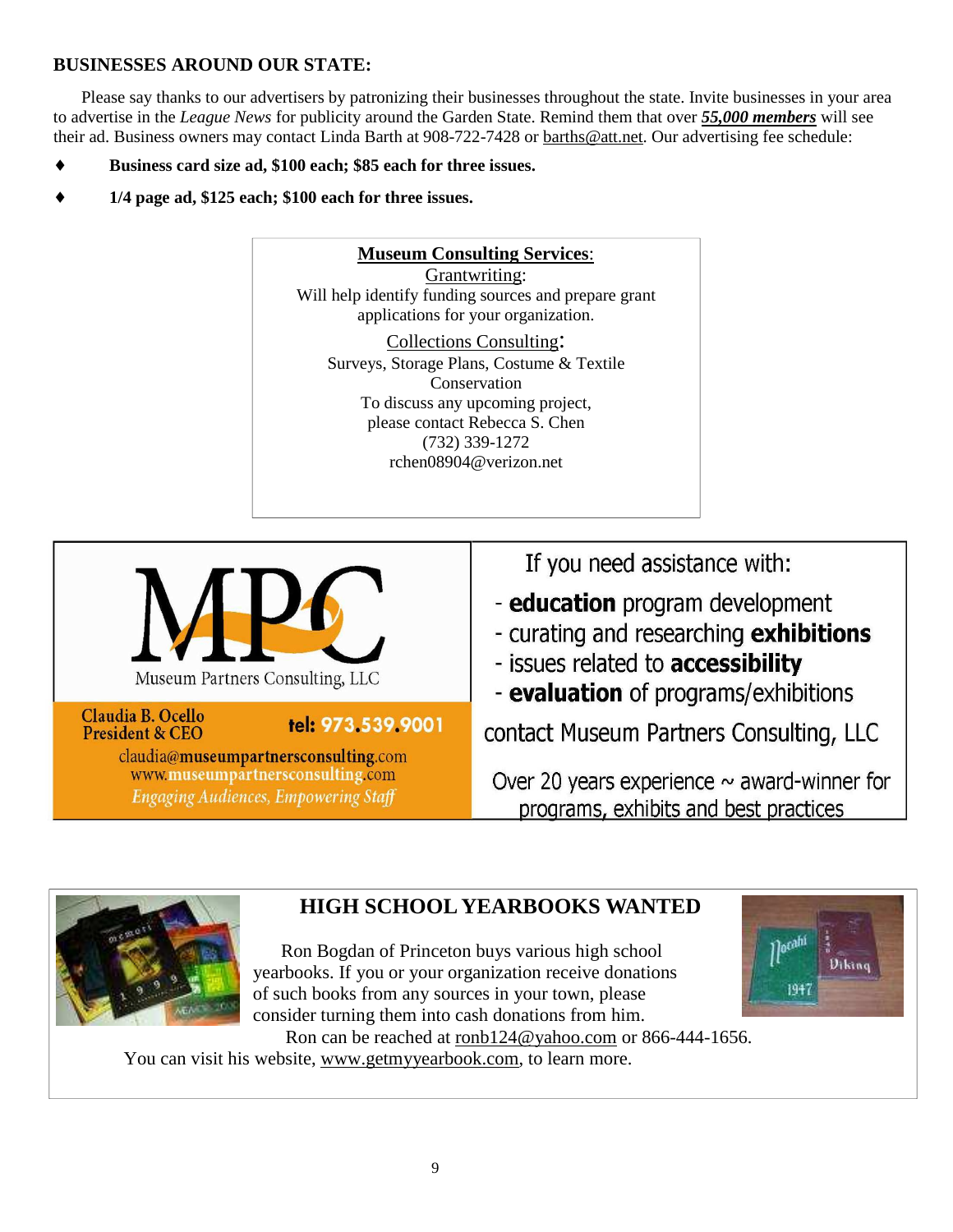## **ALL ARE INVITED TO THE 2010 NJ HISTORIC PRESERVATION CONFERENCE**

 On Wednesday, June 2, 2010, preservationists will convene for the annual Historic Preservation conference hosted by Union County College in Elizabeth, New Jersey. This year's meeting explores the unique opportunities for sustaining our heritage, and demonstrates how the shared vision for a sustainable future is integrated with our appreciation for the past.



 Plenary speakers **Robert Ivy**, Editor in Chief for Architectural Record and **Nancy D. Kolb**, former CEO of the Please Touch Museum, will lead an insightful discussion of the uses of the tangible remains of our past to create a viable vision for a sustainable future. Session topics, tours and workshops highlight planning and preservation tools, interpretation and heritage tourism, restoration and archaeology. The ever popular and relevant **Donovan Rypkema**, from Place Economics, will conclude the conference with his predictions on the future sustainability of preservation. A book store and exhibitor complement the festivities. This annual event culminates with a reception in the newly restored Ritz Theater. http://www.state.nj.us/dca/preservationconference/index.html

#### Educational Sessions include:

- ♦ Presenting New Jersey's Heritage Tourism Plan Learn the results and recommendations of the NJ Heritage Tourism Task Force's Master Plan.
- ♦ Archaeology and Architecture How can archaeology inform preservation design and interpretation at historic sites?
- ♦ Reinterpreting Urban History for New Audiences Hear how heritage and cultural organizations develop new ways to present interpretive materials to diverse and changing audiences.
- ♦ Jersey City: An Urban Transfer of Development Rights Case Study How can more communities utilize this planning tool to preserve architecture and community?
- ♦ Archaeology and Urban Parks See case studies of how archaeological research and field work influence the design and presentation of public urban parks.
- ♦ Rule School: Preservation Essentials Knowledgeable staff from the Historic Preservation Office present the basics for historic preservation planning and regulations.
- $\bullet$  Keeping It Green: Design Review in the 21<sup>st</sup> Century Hear historic preservation commission members discuss the impact of 'green building' materials and methodologies in their review of preservation proposals.

A legislative panel that will invite elected officials to discuss the future of legislation for the historic homeowner tax credit, preservation of historic schools, and stable source of funding for historic preservation grants.

#### Field Workshops Include:

- A Heritage Tourism Assessment Project for Elizabeth's 18th-century resources
- A bus tour and workshop on Olmsted's Warinanco Park
- A walking tour and workshop on the preservation of First Presbyterian Church, its parish hall, and historic burial ground
- A walking tour and workshop on diversity and development in Midtown Elizabeth

#### **REGISTRATION FORM THE CONFERENCE ON NEXT PAGE.**

#### **Cost:** The conference registration fee is **\$80 per person.**

**Full time and matriculated students** with current school identification may register for **\$50 per person. What's Included :** Registration includes all conference materials, sessions, exhibitors, refreshments, lunch, and reception. (There will be an on-site fee for parking.)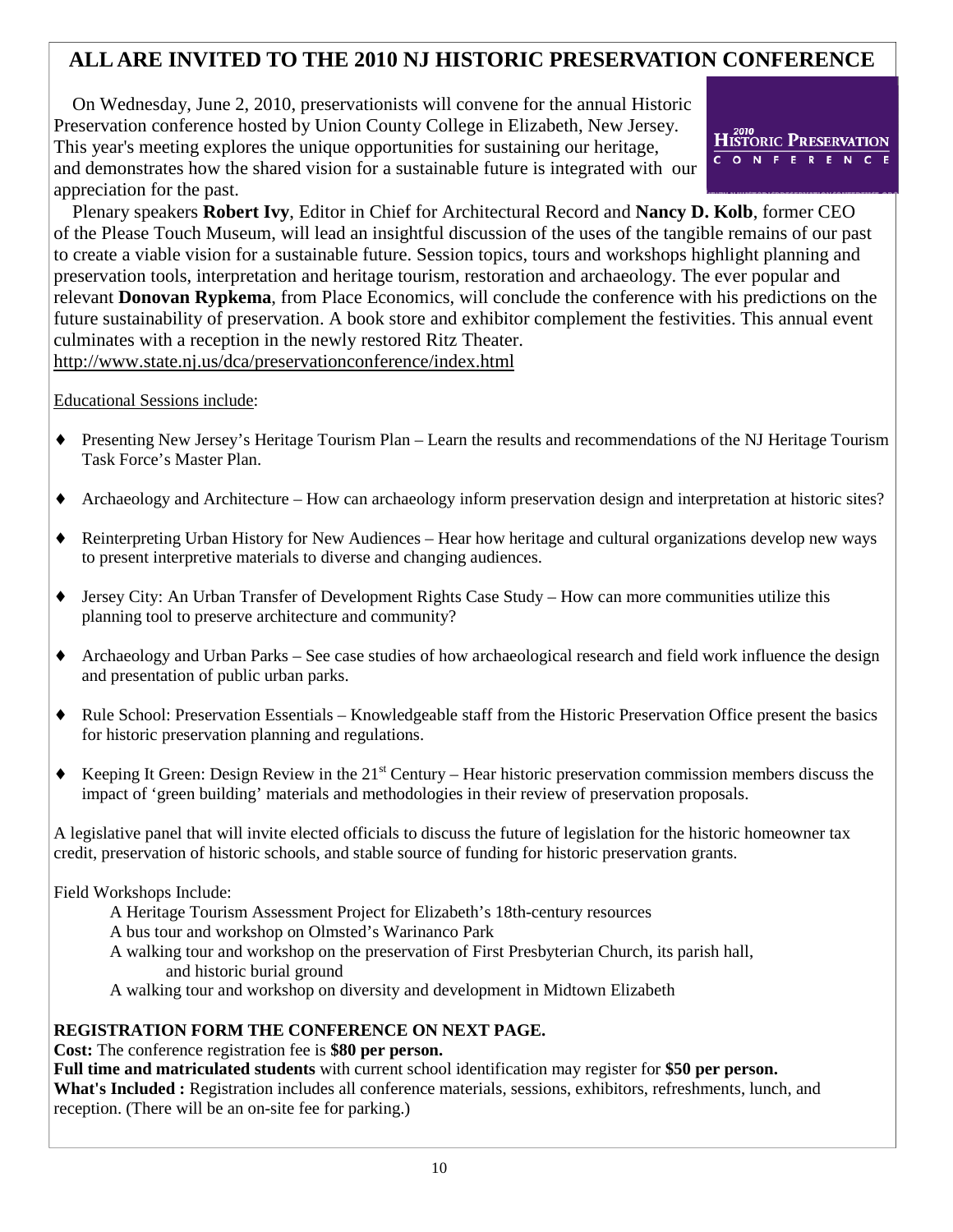**How To Register**: Register by mail. Download the Conference registration form from the website on the previous page or print the form below. On the form, please indicate your preference for morning and afternoon sessions. This will help the conference staff plan room assignments at the College. Seating may be limited. Participation in the afternoon field workshops is limited and require pre-registration. Send form and payment to: Conference Registration, New Jersey Historic Trust, PO Box 457, Trenton, NJ 08625. To obtain a printed copy of the registration form, call 609-984-0473. Registration and payment should be mailed no later than **May 18, 2009** in order to ensure delivery and registration confirmation. **Special Needs?** If you have special physical, hearing, dietary or other needs, please call (609) 984-0473 in advance, so that we can best assist you.

## *SUSTAINABLE PAST — SUSTAINABLE FUTURE*

| <b>Conference Registration Form</b><br>Please print legibly. |  |           |                             |  |
|--------------------------------------------------------------|--|-----------|-----------------------------|--|
|                                                              |  |           |                             |  |
|                                                              |  | Job Title |                             |  |
|                                                              |  |           |                             |  |
|                                                              |  |           |                             |  |
|                                                              |  |           | $\text{State}$ $\text{Zip}$ |  |
|                                                              |  |           |                             |  |
|                                                              |  |           |                             |  |

**Please indicate your preference for morning and afternoon sessions.** Seating may be limited. Participation in the afternoon field workshops is limited and requires pre-registration.

#### *Morning Selections*

- \_\_\_ (S-1) Presenting New Jersey's Heritage Tourism Plan
- \_\_\_ (S-2) Archaeology and Architecture
- \_\_\_ (S-3) Reinterpreting Urban History for New Audiences
- \_\_\_ (S-4) Jersey City: An Urban Transfer of Development Rights Case Study
- \_\_\_ (S-5) Legislative Panel

#### *Afternoon Selections*

#### **Field Workshops:**

\_\_\_ (W-1) Heritage Tourism Assessment Project for Elizabeth, NJ — *Walking tour and classroom session will begin at 12:15 p.m. Register in advance. Session materials will be emailed to participants prior to the conference.*

\_\_\_ (W-2) Olmstead's Warinanco Park — *Bus and walking tour will assemble at 1:00 p.m.. Space is limited. Register in advance.*

\_\_\_ (W-3) First Presbyterian Church: A Study in Historic Preservation — *Walking tour will assemble at 1:15 p.m.. Space is limited. Register in advance.*

\_\_\_ (W-4) Diversity and Development in Midtown Elizabeth — *Walking tour will assemble at 1:15 p.m.. Space is limited. Register in advance.*

#### **Classroom Workshops:**

- \_\_\_ (S-6) Archaeology and Urban Parks
- \_\_\_ (S-7) Keeping It Green: Design Review in the 21st Century
	- \_\_\_ (S-8) Rule School: Preservation Essentials

*Payment*: Conference registration fee is \$80 per person; \$50 for full-time matriculated students with current school identification. Registration includes all materials, sessions, exhibitors, refreshments, lunch and reception. There will be an on-site fee for parking. Mail payment no later than **May 18, 2010** in order to ensure delivery and registration confirmation. **All payments are non-refundable.** Send registration form and check or money order in the amount of conference registration, made payable to **New Jersey Historic Trust**, to: **Conference Registration, New Jersey Historic Trust, PO Box 457, Trenton, NJ 08625.** *If you have special physical, hearing, dietary or other needs, please call (609) 984-0473 in advance, so that we can best assist you.* 609-984-0473; njht@dca.state.nj.us; www.njhistoricpreservationconference.org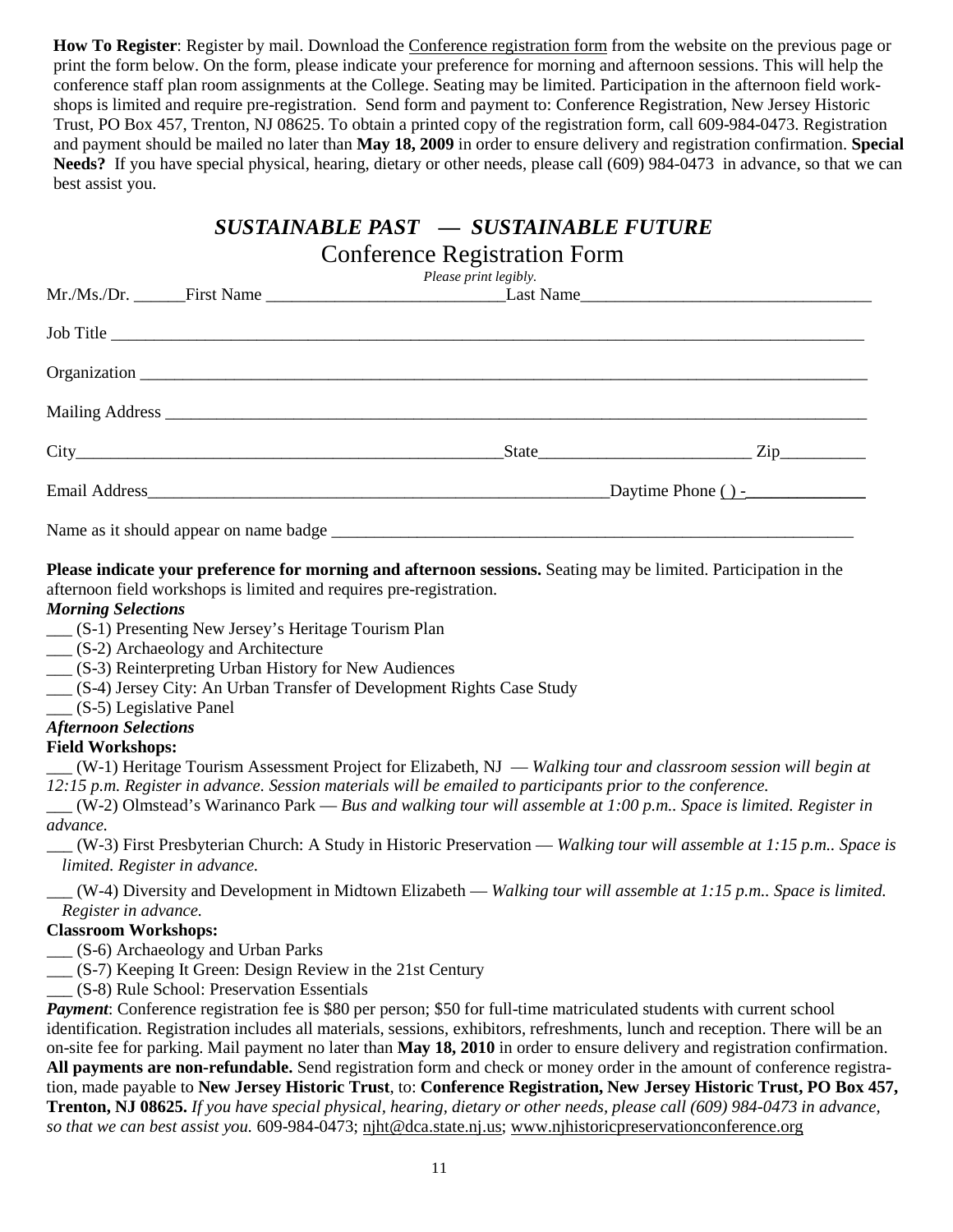#### **HISTORY EVENTS AND EXHIBITS — 2010**

**Through June—**The exhibit, *Thomas Nast: His Life and Legacy* at **Macculloch Hall Historical Museum** has been extended through June 2010. This fascinating look at the talented American cartoonist's work features the museum's two rarely-seen 8x12 foot canvases, which Nast created as part of a traveling show of thirty-three monumental paintings in 1867. Entitled, "The Grand Caricaturama," the series of thirty-three panels featured satiric depictions of pivotal events in American history. Only eight panels are known to survive; Macculloch Hall's exhibit features two of them. Adults \$6; Seniors & Students \$5; Members and children under 12, free. Sunday, Wednesday and Thursday, 1 to 4 pm. The last ticket for admission is sold at 3pm. For information, call the museum weekdays at 973-538-2404 or visit our website www.maccullochhall.org. 45 Macculloch Ave., Morristown, NJ 07960. Ryan Hyman, Curator; rhyman@maccullochhall.org

**Through July 25—***Road to Revolution: Paramus Valley in the 18th Century* **exhibit at the Schoolhouse Museum.** The **Ridgewood Historical Society** exhibit explores a century of peace, war, and independence through rare artifacts from the Lenape, early Dutch settlers, George Washington, and the Continental Army. Featured is a letter penned by George Washington in September 1781, just one month before the British surrendered at Yorktown. The exhibit also details the importance of the Old Paramus Church. **The Schoolhouse Museum**, 650 East Glen Avenue, Ridgewood 07450, is open on Thursdays and Saturdays from 1-3 pm, and Sundays from 2-4 pm. Donation: \$5, adults; \$3, children. Group tours can be scheduled by calling 201-447-3242 or emailing rigdewoodhistoricalsociety@verizon.net.

**March through August**—Special Exhibit, *Growing Up in the 1960s-70s: A Flash Back in Time.* On-going exhibit of a collection of 50-75 toys from the 1960s-1970s. Hands-on objects for touch, informative descriptions, and photographs will also be included. **NJ Vietnam Veterans' Memorial Foundation**, P.O. Box 648, 1 Memorial Lane, Holmdel. NJ 07733; 732- 335-0033 x104; www.njvvmf.org; khenry@njvvmf.org.

**April 5-25—Arts at the Seaport.** A spectacular month-long fine art show and sale, a traditional art show and sale plus a celebration of creative expression which includes artists, drama, poetry and music along with classes and demonstrations of South Jersey folk arts for children and adults. 10-5. Adults: \$8, Seniors: \$6; Children 6 to 12: \$3; Children 5 and under: free. Members free. Tuckerton Seaport, 120 West Main St., Tuckerton, NJ, 609-296-8868; www.TuckertonSeaport.org.

**Friday through Sunday, April 16-18—Revolutionary Times Weekend**—Greater Morristown Area. For details on the many events, visit www.morristourism.org, www.nps.gov/morr, and www.revolutionarynj.org.

**Saturday, April 17—Four Views of Trenton**. Choose one of these bus tours: Trenton neighborhoods; 1784 Trenton, the nation's capital; the Evanovich "Stephanie Plum" tour; or half-day on the bus tour. Sponsored by The Contemporary and the **Trenton Historical Society**. **The Contemporary of Greater Trenton**, 176 West State Street, Trenton, NJ 08608; 609- 771-9022; janethartman99@yahoo.com.

**Saturday, April 17—"The Robber Barons and the Gilded Age,"** 2-4 p.m. Distinguished Georgian Court professor Scott Bennett presents a multimedia program on the legendary robber barons of America's fabled 19th-century Gilded Age, including John Jacob Astor, Andrew Carnegie, and Jay Gould, whose summer estate was the foundation for Georgian Court College. \$10/person. **The Meadows Foundation**, Van-Liew Suydam House, 280 S. Middlebush Rd., Somerset. Reservations to 732-560-1977. Directions at www.themeadowsfoundation.org.

**Saturday, April 17—Open Tours of Paulsdale**, the Mt. Laurel birthplace of Quaker suffragist Alice Paul: 15-minute presentation about Alice Paul's life and work followed by a guided tour of the house and property. Saturday, April 17; Saturday, May 15; Saturday, June 12; Saturday, July 10; Saturday, Aug. 14; Saturday, Sept. 11; Saturday, Oct. 2; and Saturday, Nov. 13, 12 noon and 1 p.m. Cost: \$5 for adults and \$4 for children For more information, contact the **Alice Paul Institute** at 856- 231-1885 or info@alicepaul.org or visit its website, www.alicepaul.org.

**Sunday, April 18—Genealogy Group**. Danish food, 2-5 pm. Members will bring samples of traditional foods and tell how the foods were a special part of their family. **DANE, Danish Archive North East**, 855 New Durham Rd, Edison NJ 08817; 732-287-6445.

**Sunday, April 18 – The Historical Society of Princeton** and the **Drumthwacket Foundation** present a lecture by Dr. Ulysses Grant Dietz, who will discuss his newest book, *Dream House: The White House as an American Home*, at Drumthwacket, 354 Stockton Street, Princeton. 609-921-6748, Ext: 106; www.princetonhistory.org

**Sunday, April 18–**Meet at 11 am at the Rosencrans Museum in Walpack Center and carpool to the start of a 4½-mile **hike in Tillman's Ravine** to Buttermilk Falls. Bring lunch and a drink; wear sturdy shoes. The **Walpack Historical Society**'s events and meetings are free and open to the public. All take place within the Delaware Water Gap National Recreation Area. For more information, please call 973-948-4903.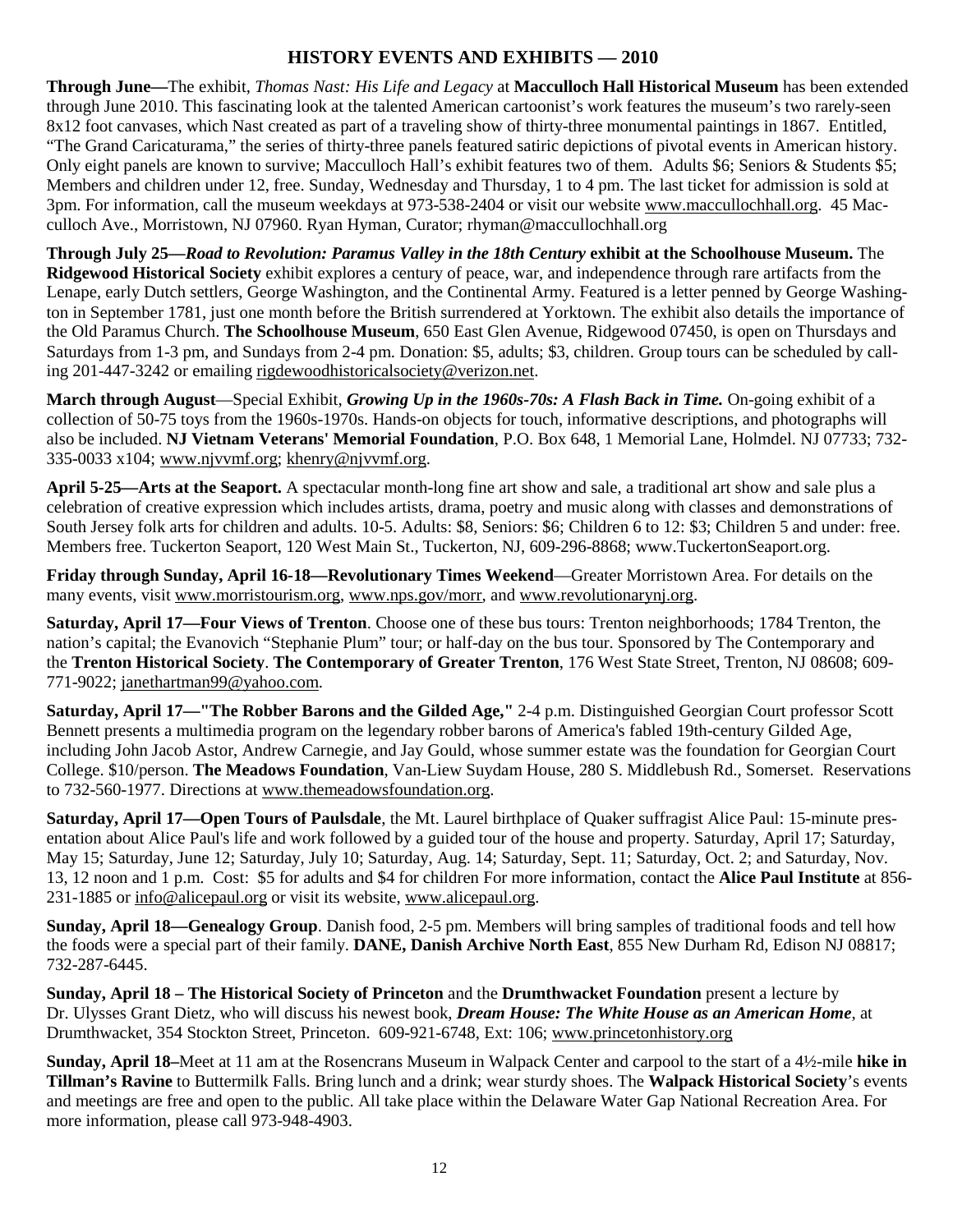**Sunday, April 18—Lenape New Year • Chwame gischuch. 1:00-4:00. History Café • Lenape New Year.** The **Bergen County Historical Society** celebrates the Lenape New Year at Historic New Bridge Landing, 1201-1209 Main Street, River Edge 07661. Join us for refreshments and a lively historical presentation as Bob Wills, of the Sunrise Trading Post, shares his knowledge of Lenape foods, herbs and customs. Suggested donation: \$7 adult, \$5 children, BCHS members free. For info, visit www.bergencountyhistory.org or call 201-343-9492

**Sunday, April 18—D&R Canal narrated bus tours**, 9:30 and 1:00 pm. Register at the **Heritage Trail Association**, 732- 356-8856 or online at www.heritagetrail.org. \$20.

**Monday, April 19—Abraham Lincoln and the Union League during the Civil War.** 7:30, Haddon Heights Public Library, 608 Station Avenue. **Haddon Heights Historical Society.** Jim Mundy, Director of Library and Historical Collections for the Philadelphia Union League, will discuss Lincoln's four visits to Philadelphia.

**Wednesday, April 21—Boonton Architecture.** Local architect Lawrence Korinda talks about the evolution and development of architectural styles in Boonton. Boonton Senior Center, North Main Street, Boonton 07005. 7:00 pm**. Boonton Historical Society;** 973-316-0976; www.boonton.org/Community/HistoricalSociety.htm; boontonhistory@yahoo.com.

**Wednesday, April 21—**Woody Burgener will present, "Lexington and Concord – The Beginning of Our Nation," at 7pm at the **Washington Township** (Long Valley) library. He will cover the events from the end of the French and Indian War to the end of April 19, 1775. Particular attention will be paid to the Minutemen/Militia who were involved in the day-long "fight," who they were, how they got there, and how they routed the British Army. We will also have a direct descendant (Bob Weiss) of one of the Militia Men trace his family tree from Lexington to Long Valley! 908-876-3596

**Wednesday, April 21—**Local historian and author John King documents murders that happened in our area. **Atlantic Highlands Historical Society**. For further information on all events and programs: 732-291-1861; AHHSinfo@yahoo.com

**Saturday, April 24—***35th Anniversary of Operation Babylift—*A screening of Tammy Nguyen Lee's award-winning film, "Operation Babylift: The Lost Children of Vietnam." Discussion with cast and crew, reception, art and artifacts display. 11:00 am. **NJ Vietnam Veterans' Memorial Foundation**, P.O. Box 648, 1 Memorial Lane, Holmdel. NJ 07733; 732-335- 0033 x104; www.njvvmf.org; khenry@njvvmf.org.

**Sunday, April 25—Historical Society of Hammonton** will honor the late Grayce A. Pitera with "Day the Park" event. A lifelong resident of Hammonton, Grayce dedicated her time to the community she lived in and loved. The "**Day in the Park"** festivities will begin at noon and continue until 3 pm at Veteran's Park, 333 Vine Street. A memorial plaque will be unveiled to honor all of Grayce's achievements over the years. Food, beverages, crafts and live music. All are welcome to attend and celebrate Grayce A. Pitera's contributions to this great community.

**Wednesday, April 28—**Dr. Barbara Oberg, General Editor of the Papers of Thomas Jefferson at Princeton University, will speak on **"Thomas Jefferson."** 7 pm. **Madison Historical Society**, Chase Room, Madison Public Library, 39 Keep Street 07940; 973-377-0722 Ext. 8 or 973-377-2292.

**April 30-November 7—Glowing: Cape May's Stained Glass exhibit:** Presented by Cape May's own stained glass expert and guest curator, Dottie Rogers, this Carriage House Gallery exhibit features color photographs of richly colored 19th-century windows in Cape May, tools of the stained-glass trade, samples of the intensely colored glass, and the uplifting story of the restoration of church windows in Cape May. The Carriage House Gallery is on the grounds of the Emlen Physick Estate, 1048 Washington St., Cape May 08204. Open daily; hours vary. Free opening reception on Friday, April 30 at 7 p.m. Admission is \$2 or free with any Physick Estate tour. Sponsored by the **Mid-Atlantic Center for the Arts**  (MAC). For more information or to make reservations, call 609-884-5404 or 800-275-4278 or visit www.capemaymac.org.

**Saturday, May 1—"Queen's Day,"** 11a.m. - 4 p.m. This festive celebration of the traditional birthday of the Dutch queen will begin with vendors selling their wares at the Van Wickle House, 1289 Easton Ave., Somerset 08873, built c. 1722 by Symen van Wickle. Vendors should call 732-748-7657 for an application. The queen and her court arrive around 2. There will be performances by the Van Wickle Dutch Dancers and well as the violanta (the Dutch street organ). Lunch will be sold. \$5/carload suggested parking donation. **Meadows** Foundation. Directions at www.themeadowsfoundation.org.

**Saturday, May 1—Seaport Founder's Day.** Experience the **Tuckerton Seaport** again! Join us during our open house and see what is new at the seaport for 2010. Refreshments, food, give-aways, door prizes, raffles, tours, boat rides, and lots of fun. Admission: Free. 10am to 4pm. Tuckerton Seaport, 120 West Main St., Tuckerton, NJ, 609-296-8868 www.TuckertonSeaport.org.

**Saturday and Sunday, May 1-2—**The **Strauss Mansion Museum**, the headquarters of the **Atlantic Highlands Historical Society**, is open every Sunday from 1 to 4 pm. Visitors can admire the mansion's elaborate Queen Anne-style architecture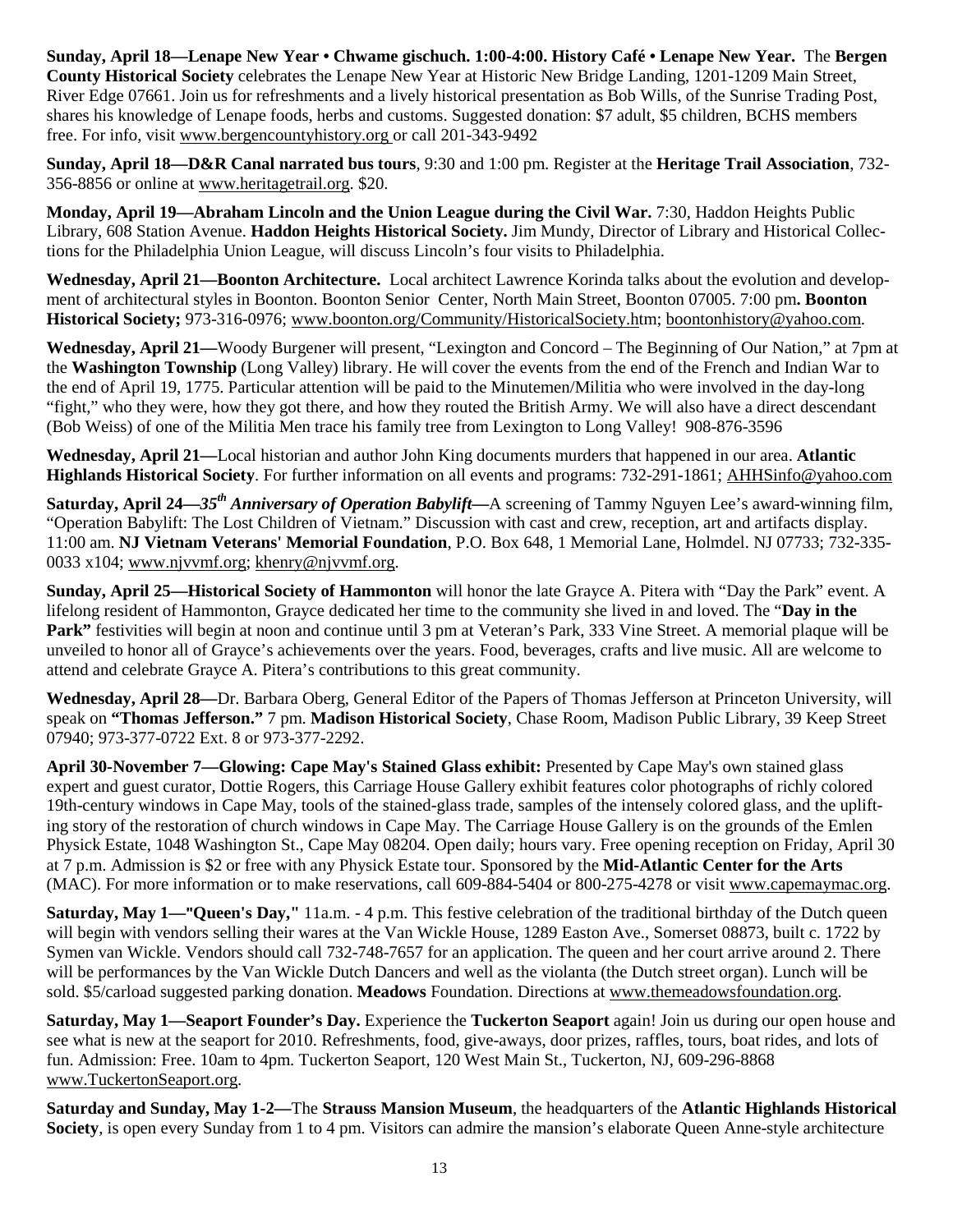and its hilltop views to Sandy Hook Bay and Manhattan, see its 1890s period rooms and exhibits on local history and old homes, and use its library. Appointments can be made for group visits at other times. Admission is free but donations are welcome. For further information on all events and programs, phone 732-291-1861 or email AHHSinfo@yahoo.com.

**Saturday and Sunday, May 1-2—Weekend in Old Monmouth**. For this third annual, two-day event, most historic sites in the county will be open. Saturday, 10-5; Sunday, noon-5. For more details, plus a tour map and booklet, go to www.visitmonmouth.com/page.aspx?ID=3464.

**Saturday, May 1—Mini History Fair.** See article on page 3.

**Sunday, May 2—The Lenape Indians**. Meet John T. Kraft as he examines the Lenape Indian way of life in New Jersey with a slide-illustrated lecture, including folklore, prehistoric artifacts, traditional clothing, arts and crafts, musical instruments and weapons. This program is offered through the Horizons Speakers Bureau of New Jersey Council for the Humanities. 2 pm. Space is limited. Pre-registration recommended. Call 973-377-2982 x14. FREE! The **Museum of Early Trades & Crafts**, 9 Main Street, Madison, two blocks from the Madison train station. For information, please call 973- 377-2982 x10 or visit our website at www.metc.org.

**Wednesday, May 5—Spring Meeting, Medical History Society of New Jersey**. 3:30-8:30, Nassau Club, Princeton. Included is a documentary about Snake Hill, the long-forgotten insane asylum. Register early at www.mhsnj.org/4.html.

**Friday, May 7**—**New Jersey Vietnam Veterans Remembrance Day Ceremony.** Celebrating the 15th anniversary of the dedication of the NJ Vietnam Veterans' Memorial. As part of the ceremony, the NJ Department of Military and Veterans Affairs will award a number of New Jersey state medals. 11:00 am. **NJ Vietnam Veterans' Memorial Foundation,** P.O. Box 648, 1 Memorial Lane, Holmdel. NJ 07733; 732-335-0033 x104; www.njvvmf.org; khenry@njvvmf.org.

**Saturday and Sunday, May 8 and 9 –2nd Annual Seaport Irish Festival,** 10am to 5pm. Hosted in conjunction with the Ocean County A.O.H. Fr. Duffy Div. 2. Bring the whole clan! Enjoy live Irish bands, pipers, step dancers, Celtic crafts, artists and vendors. Delicious foods and outdoor beer garden. Irish mass on Sunday 10am. All moms free on Sunday for Mother's Day. Adults: \$10, Under 12 Free, Seaport and A.O.H. members free. Tuckerton Seaport, 120 West Main St., Tuckerton, NJ, 609-296-8868; www.TuckertonSeaport.org.

**Saturday, May 15—Murder Mystery Tea.** Presenting "Murder at the Earl of Grey's Hound Manor." The guests have gathered at Hound Manor for the reading of the will of the late Earl of Grey, but the reading has been delayed because of the torrential rain. The roads are flooded and the barrister has not yet arrived. The earl's untimely death is shrouded in mystery. All the guests are under suspicion of murder! Boonton Senior Center, North Main Street, Boonton 07005. 2 pm. **Boonton Historical Society;** 973-316-0976; www.boonton.org/Community/HistoricalSociety.htm; boontonhistory@yahoo.com.

**Saturday, May 15—"Montrose in May" Historic House Tour. Montrose Park Historic District Association**, South Orange 07079. Participating homes, representing classic turn-of-the-19<sup>th</sup> and early-20<sup>th</sup> century architectural styles including Victorian, Colonial Revival, Queen Anne, Tudor and Shingle Style, will be open to the public from 11:00-4:00 with several tour homes featuring musical entertainment. Tickets will go on sale in early May for \$30 at various retail outlets in South Orange and Maplewood, or online at www.MontroseParkSONJ.org. Tickets purchased on the day of the tour will be \$35. All visitors must register at the historic Mountain Station, at the intersection of Montrose and Vose avenues, to pick up the ticket, tour brochure and map. NJ Transit offers hourly train service along the Morris & Essex Line from Hoboken terminal via Mountain Station or from NY Penn Station via South Orange main train station. 973-763-1880.

**Saturday, May 15—Luke Miller Day.** Celebrate Madison's local Colonial hero, Luke Miller, and learn more about this famous man and his time period during a continuous all day viewing of the DVD Luke Miller: Forging History. For more information call 973-377-2982 x10. Admission by donation. **The Museum of Early Trades & Crafts**, 9 Main Street, Madison, two blocks from the Madison train station. For information: 973-377-2982 x10; www.metc.org. 11 am - 4 pm.

**Sunday, May 16—Tewksbury Historical Society,** Meeting and Program, Society Headquarters, 60 Water Street, Mountainville; 908-832-6734. 1:00 pm.

**Sunday, May 16–4th Annual Bluegrass & Barbecue Festival.** 11am to 5pm. Kick off the summer with the down home sounds of bluegrass and the sweet smell of barbecue. Crafters, vendors, food, refreshments, family activities, demonstrations, boat rides. "Celebrating Jersey Traditions," a craft show featuring glass art, boatbuilding, basketry, caning, quilting, blacksmithing and more. Adults: \$8; Seniors: \$6; children 6 to 12: \$3; children 5 and under, free; members \$6. **Tuckerton Seaport**, 120 West Main St., Tuckerton, NJ, 609-296-8868; www.TuckertonSeaport.org.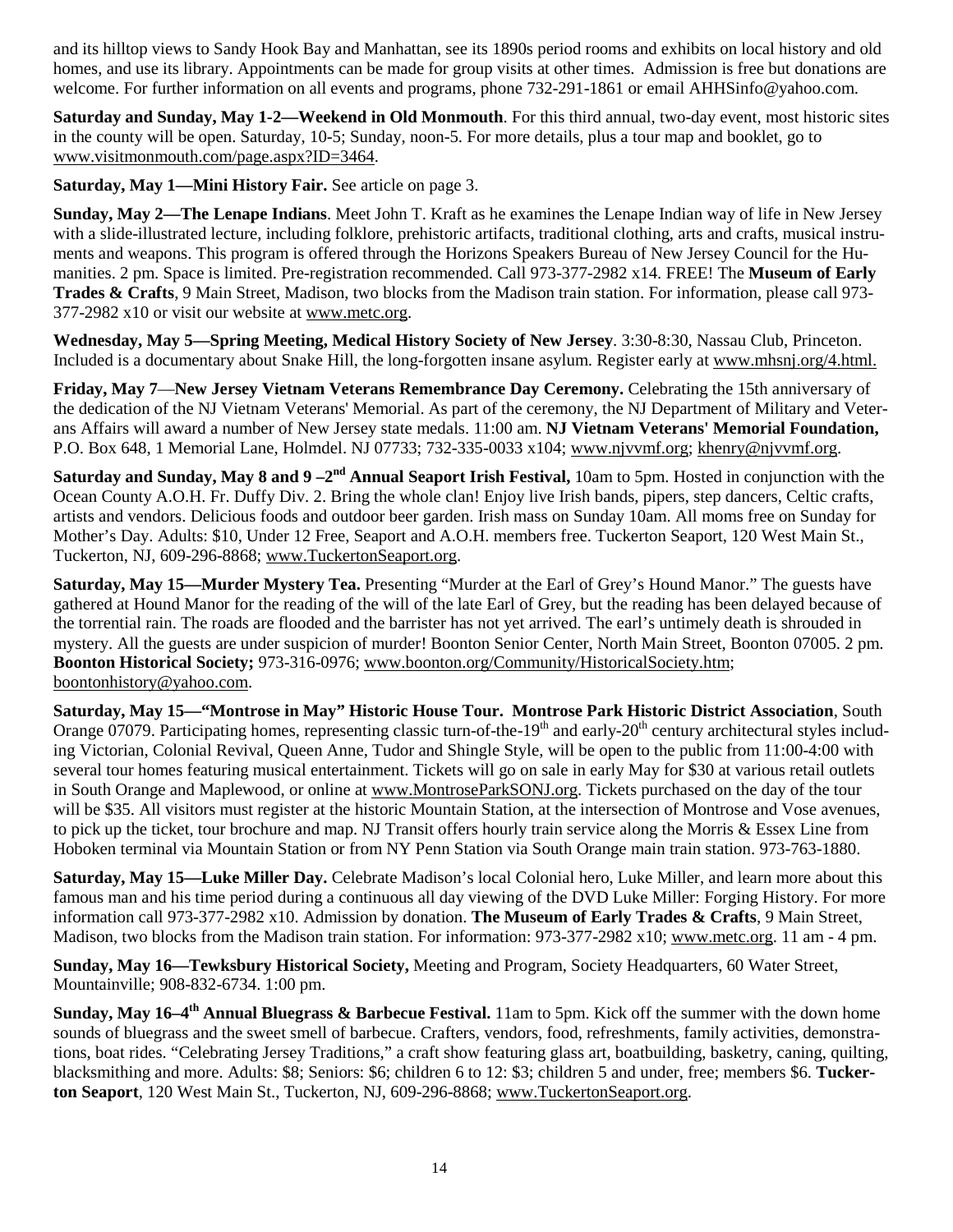**Sunday, May 16–A Menlo Park Celebration! 2:00 pm, Thomas Edison Center at Menlo Park,** 37 Christie Street, Edison, NJ. On May 16, 1925, Thomas Alva Edison and dignitaries gathered to honor Edison's historic Menlo Park laboratory site, where our world was changed! You are invited to attend an 85<sup>th</sup> anniversary celebration to listen to tales from one of Edison's great-grandsons and learn about Menlo Park's historic role and the current efforts to restore the site. Sponsorship opportunities are available. Sponsors (Bronze \$250/Silver \$500/Gold \$1000) will be recognized in event publicity and invited to a pre-event luncheon with Edison's great-grandson. For more info, contact the **Edison Memorial Tower Corporation** at 732-494-4194 or info@menloparkmuseum.org.

**Sunday, May 16—Walpack Day** features food, music, crafts, demonstrations, displays, and tours of the village. Walpack Center. Begins with a church service at 11:00 am. The **Walpack Historical Society**'s events and meetings are free and open to the public. All take place within the Delaware Water Gap National Recreation Area. For more information, please call 973-948-4903.

**Wednesday, May 19**—**18th-century clock-making in New Jersey**. Handcrafted clock-making in 18th-century NJ rivals America's best when it comes to the beauty and sophistication of its grandfather clocks. The centers of production were located in Elizabethtown in the north and Burlington in the south. This slide presentation will focus on clocks held in private collections. An NJCH Program. Boonton Senior Center, North Main Street, Boonton 07005. 7:00 pm. **Boonton Historical Society;** 973-316-0976; www.boonton.org/Community/HistoricalSociety.htm; boontonhistory@yahoo.com.

**Wednesday, May 19—Atlantic Highlands Historical Society** presents **Grunt's View of the Revolutionary War**, a true account of a front-line, 8-year soldier in the Revolutionary War, by Robert Mayers, author of *The War Man*. His epic journey provides a travelogue of the entire conflict from Quebec to New Jersey and Yorktown. He had a ringside seat at many of the war's most memorable battles, campaigns and encampments. This was Cpl. John Allison, an ancestor of our speaker. 7:30 pm, Senior Center. For more info, call 732-291-1861 or visit www.atlantichighlandshistory.org.

**Thursday, May 20—"Abraham Lincoln"** -- Speaker: Dr. Perry Leavell, Professor Emeritus of History at Drew University specializing in American History; collaborating will be students from the Madison High School History Department. 6:00 pm, Madison Hotel, Convent Station. **Madison Historical Society**, 973-377-0722 Ext. 8 or 973-377-2292.

**Wednesday, May 26—Thomas Edison: The Menlo Park Years.** Dr. Paul Israel presents insights into Edison's life and work. Edison Public Library, 340 Plainfield Avenue, Edison 08817; 732-287-2298. Friends of the Edison Library and **The Edison Memorial Tower Corporation**. 7:00 pm.

**Saturday, May 29—**Ocean Grove **Antiques Auction**, featuring shore memorabilia. Youth Temple. 11:00 am (preview 9 am-11am). **Historical Society of Ocean Grove**, P.O. Box 446, Ocean Grove, NJ 07756; 732-774-1869; Info@oceangrovehistory.org

**Monday, May 31–**11:00 AM **Memorial Day Ceremony.** NJ Vietnam Veterans' Memorial, rain or shine. Major General Glenn Rieth will speak at this year's ceremony. There is no charge for admission. 732 335 0033; www.njvvmf.org. New Jersey Vietnam Veterans' Memorial Foundation and Vietnam Era Educational Center, 1 Memorial Lane, P.O. Box 648, Holmdel, NJ 07733, located off the Garden State Parkway at exit 116 in Holmdel, NJ.

**Saturday, June 5—"Medicine in the Revolutionary War."** Dressed in period clothing, Don Post, a noted member of Outwater's Militia, will talk about the health and wellness of the soldiers during the American Revolution. He will demonstrate some of the uses of surgical instruments and discuss the struggles of the medical department during that time. **Meadows** Foundation, Wyckoff-Garretson House, 215 S. Middlebush Rd., Somerset. \$10/person. Reservations to 732-560-1977. 2-4 p.m. Directions at www.themeadowsfoundation.org.

**Tuesday, June 8–** 7pm, Mt. Olive Senior Center, 204 Flanders Drakestown Road, Budd Lake 07828. The **Mt. Olive Historical Society** will host a presentation by Susan L. Keenan, **"Lace - Yesterday and Today."** All are welcome. For more information please call Thea Dunkle, 862-432-0460.

**Saturday, June 12—Dolls and Toys of the 1960s & 1970s.** A discussion with NJ collector Steven Stegman. Regular admission applies. 732 335 0033; www.njvvmf.org. 1:00 pm**. New Jersey Vietnam Veterans' Memorial Foundation** and Vietnam Era Educational Center, 1 Memorial Lane, P.O. Box 648, Holmdel, NJ 07733, located off the Garden State Parkway at exit 116 in Holmdel, NJ.

**Saturday, June 19—18th Annual Baymen's Seafood & Music Festival.** 11am to 5pm. Enjoy delicious Jersey fresh clams, crabs, scallops and shrimp from the finest local seafood purveyors while listening to Shorty Long and The Jersey Horns, the world's #1 party band! Speak with commercial fishermen to learn about occupations on the bay or take a clam shucking class. Crafters, vendors, music, food, refreshments, family activities, demonstrations, boat rides. Admis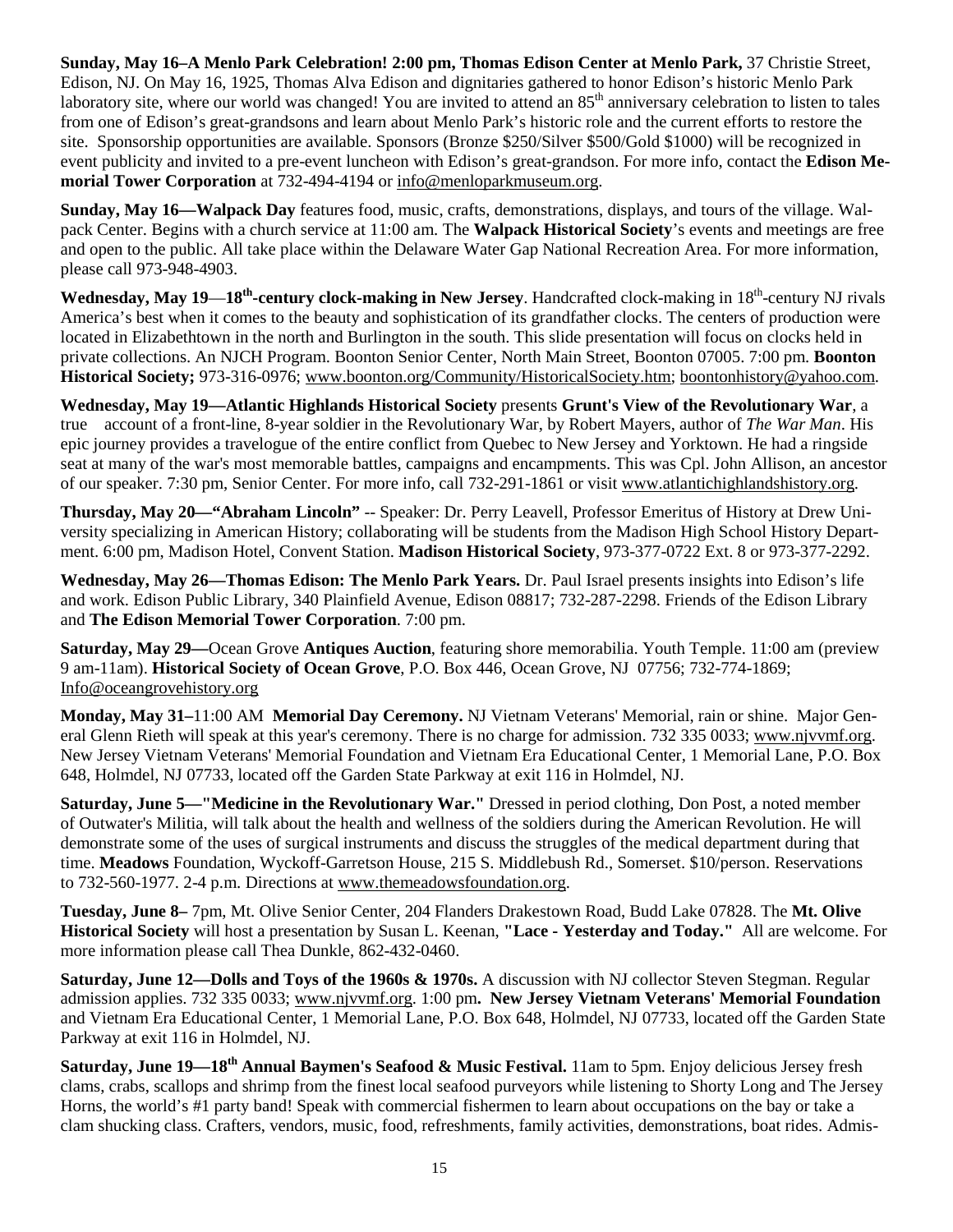sion: Adults: \$8; Seniors: \$6; Children 6 to 12: \$3; Children 5 and under, free; Members \$6. Tuckerton Seaport, 120 West Main St., Tuckerton, NJ, 609-296-8868; www.TuckertonSeaport.org.

**Monday, June 21—Preservation Awards Banquet**. 6:00 pm- Requires pre-registration & fee. **Historical Society of Ocean Grove**, P.O. Box 446, Ocean Grove, NJ 07756; Info@oceangrovehistory.org; 732-774-1869.

**Friday, June 25—Preservation Awards Walking Tour**—6:30PM- Museum. **Historical Society of Ocean Grove,**  P.O. Box 446, Ocean Grove, NJ 07756; Info@oceangrovehistory.org; 732-774-1869

**Saturday, June 26—Atlantic Highlands Historical Society House Tour.** For further information, phone 732-291- 1861 or email AHHSinfo@yahoo.com.

**Saturday, June 26—Waterloo Canal Day**—Waterloo Village on the Morris Canal in Byram, 11-4. **Canal Society of New Jersey**. Free admission and boat ride. Tours of canal structures. Food, sales items. Canal Museum open. www.canalsocietynj.org; 908-722-9556.

**Monday, June 28—Tuckerton Seaport at the Surflight**. Radio Days at The Shore! Enjoy an evening that will engage the whole family with sounds of live big band music and recreated news events at the shore that made national history. In partnership with Jersey Shore Folklikfe Center and LBI Historical Association. Sponsored by the G. Anderson Agency. \$10 per ticket. 7 pm, Surflight Theatre, Engleside & Beach Aves., Beach Haven, NJ 08008. 609-296-8868; www.TuckertonSeaport.org.

**Saturday, July 10—Ocean Grove History Day**, 10:30 am-noon. Community Room, **Historical Society of Ocean Grove,** P.O. Box 446, Ocean Grove, NJ 07756; Info@oceangrovehistory.org; 732-774-1869.

**Saturday, July 10—10<sup>th</sup> Anniversary Clambake.** Join the Seaport during its 10<sup>th</sup> anniversary with a traditional down home clambake with music by the world's #1 party band – Shorty Long and The Jersey Horns. Fun, games, raffles, silent auction, door prizes, dancing, guided tours, boat rides and more! \$65 per person, members; \$85 per person, nonmembers. 6 pm-9 pm. **Tuckerton Seaport,** 120 West Main St., Tuckerton, NJ, 609-296-8868; www.TuckertonSeaport.org.

**Friday, July 16—42nd Annual House Tour**, 10:30-4:30. Requires pre-registration & fee. Spectacular Event: Homes, tents, and historic edifices. **Historical Society of Ocean Grove**, P.O. Box 446, Ocean Grove, NJ 07756; 732-774-1869; Info@oceangrovehistory.org.

**Sunday, July 18–40<sup>th</sup> anniversary of <b>Harmonyville: the rock festival that did not occur**. Meet at Walpack Church at 1:00 pm. The **Walpack Historical Society's** events and meetings are free and open to the public. All take place within the Delaware Water Gap National Recreation Area. For more information, please call 973-948-4903.

**Saturday, July 24—8th Annual Red Wine & Blues**. Team up with the Tuckerton Seaport for a perfect afternoon of wine tasting from New Jersey's finest wineries plus live blues music by James Day and The Fish Fry, The Cobra Brothers and Heart Fulla Bluz. *New for 2010*: Traditional Pie Bake Off" contest. Crafters, vendors, food and lots of fun. Complimentary wine glass! Admission: members \$15, non-members \$20. Noon to 8pm. **Tuckerton Seaport**, 120 West Main St., Tuckerton, NJ, 609-296-8868; www.TuckertonSeaport.org.

**Friday, Saturday, Sunday, August 6-8—3rd Annual NJ Maritime Heritage Celebration**. 10am to 5pm. Boat rides, lectures, demonstrations, surfboard exhibit and lots of fun maritime activities. Adults: \$8; Seniors: \$6; Children 6 to 12: \$3; children 5 and under: Free; Members Free. **Tuckerton Seaport**, 120 West Main St., Tuckerton, NJ, 609-296-8868 www.TuckertonSeaport.org.

**Wednesday, August 18—Porch supper** on veranda of Strauss Mansion Museum – **Atlantic Highlands Historical Society**. For further information, phone 732-291-1861 or email AHHSinfo@yahoo.com. The Strauss Mansion Museum, the headquarters of the society, has elaborate Queen Anne-style architecture and hilltop views to Sandy Hook Bay and Manhattan. See its 1890s period rooms and exhibits on local history and old homes, and use its library. Appointments can be made for group visits at other times. Admission is free but donations are welcome. For further information on all events and programs, phone 732-291-1861 or email AHHSinfo@yahoo.com.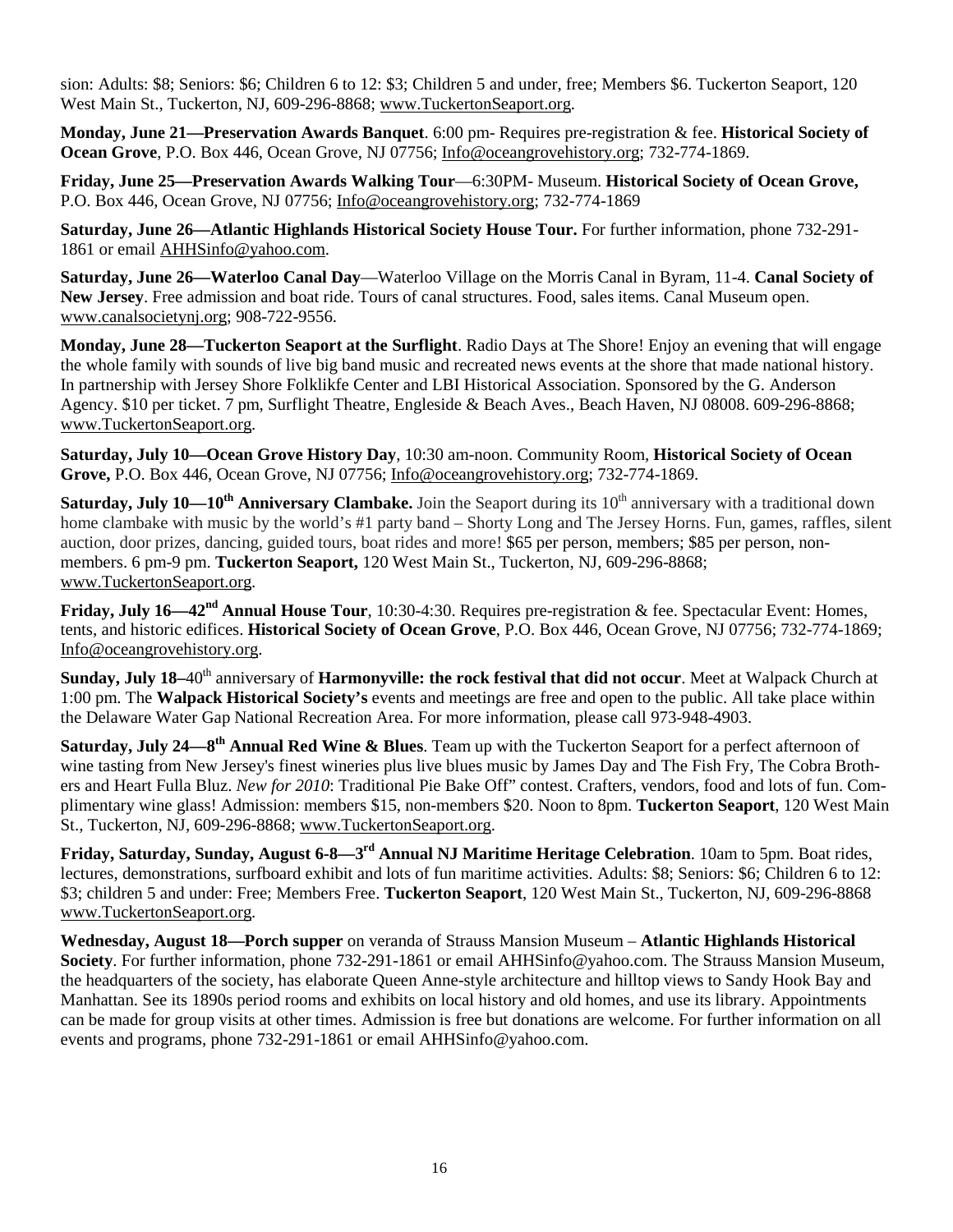### **NEW JERSEY BOOKSHELF**

*A History of Mountainside 1945—2007 It Was Only Yesterday By Connie McNamara* 

 Bordered by the Watchung ridges, Mountainside's picturesque four square miles afford a parklike setting in the midst of exurban activity. Author Connie McNamara provides a comprehensive look at this tight-knit community that prides itself on its bucolic surroundings and its caring and cohesiveness. She recounts anecdotes, passed on by town elders, of Mountainside's prestigious historic architecture, the establishment of the nationally renowned Children's Specialized Hospital, and the Badgley House, where Revolutionary residents concealed their valuables from the British. Longtime Mountainsiders candidly recall the 1987 tornado, the 1995 centennial celebration, and the galvanizing day in 1985 when the historic Hetfield House was moved down Route 22. Produced in collaboration with the Mountainside Historic Preservation Committee, *A History of Mountainside* unveils the extraordinary character of this beloved New Jersey town.

 Connie McNamara is a lifelong resident of Union County. She has lived in Mountainside since 1974, and has worked as a reporter for *Newsweek* and an editor at *New Jersey Savvy Living*. She is currently a freelance writer. ISBN: 978-1-59629-801-9 - Paperback—192 pages—\$19.99—February 2010 Dan Watson, Publicity, The History Press, 18 Percy Street, Charleston, SC 29403; 843.577.5971, ext 111; www.historypress.net.





#### *The War Man*, by Robert A. Mayers

 Mr. Mayers second contribution to the New York Genealogical and Biographical collection tells the story of Corporal John Allison, of the 2nd, 3rd, and 5th New York regiments in the Continental Army. This biographical account concentrates on Allison's service from the very first days to the end of the Revolutionary War, providing detailed information on his various military encounters, mostly in New York, Pennsylvania, and New Jersey, and the privations that he and his comrades endured. Although there is considerable military strategy outlined, the story flows like a good adventure novel. After the end of the war, Allison's life is followed forward as he marries and raises a family on his farm in Haverstraw, Rockland County, and later in Monroe, Orange County, about 50 miles west. He spends his later years there, where due to reduced circumstances and various extensive debts, he is forced to apply for a government pension to help meet his expenses.

 Mr. Mayers has gone to great lengths to obtain as much information as possible regarding Allison and his family. He bemoans the loss of church records which may have given children's birthdates, but, good researcher

that he is, manages to reconstruct the missing dates from other documents. Those interested in the day-to-day life of a Revolutionary War soldier will find this a valuable addition to their library. Reviewed by Lauren Maehrlein. Yardley, Pennsylvania: Westholme Publishing, 2009. Hardcover, illustrations, endnotes, appendix, 284 pages. \$26.00. 1-800-621-2736.

(continued on the next page)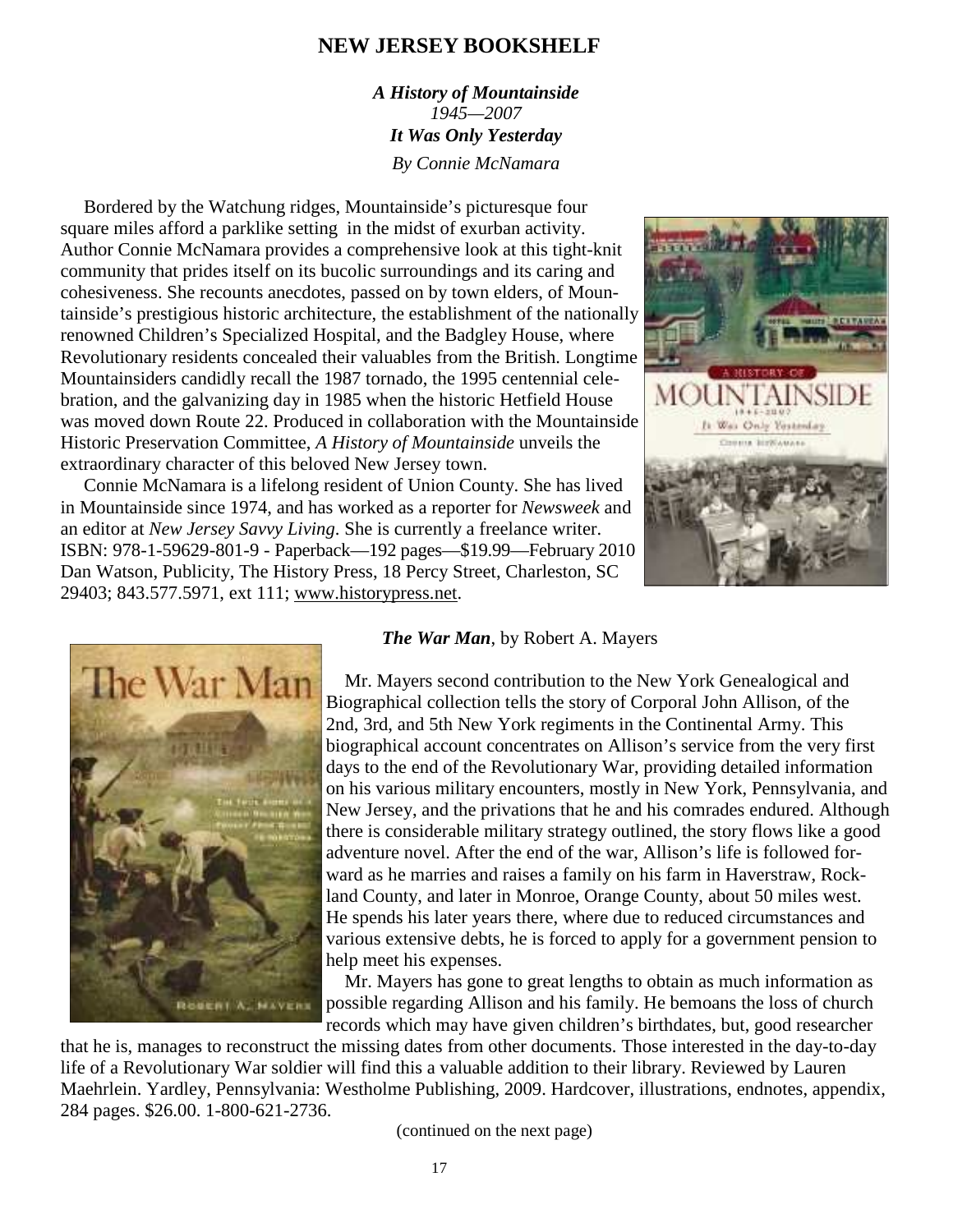## *Legitimacy, Maintaining Identity: The Religious Architecture of Mercer County, New Jersey*

 The seventy-two surviving churches, chapels and meetinghouses erected in Mercer County before 1900 are documented in Frank Greenagel's latest book on the New Jersey churchscape. *Asserting Legitimacy, Maintaining Identity: the religious architecture of Mercer County, New Jersey,* published in April.

 The 282-page work is the product of more than two years of research; it includes over 200 recent photographs, tables and drawings, an outline of architectural styles, a summary of the religious denominations operating in the state during the early centuries, a glossary of architectural terms, an extensive bibliography, and an index.

 Although the subject is religious architecture, the theme of much of the book focuses on the social, religious, cultural, and economic history of the eighteenth and nineteenth centuries.

 The book is available from Amazon.com and on the publisher's website, http://woodennailpress.com.

Mr. Greenagel has also written *Historic Churches of Sussex County,* 

*The Warren Churchscape, Historic Churches of Somerset County,* and *The New Jersey Churchscape*, among others. He excerpted the opening chapter of the book on his New Jersey churchscape website,

http://njchurchscape.com; it will give you a sense of the scope of the work and some of the issues he raises.

 282 pages, 190+ b&w photographs, tables, glossary, appendices, bibliography, index 8.24 x 11 in., paperback, list price: \$30.00

ISBN-13: 978-0-9818851-4-8 Publication date: April 2010

## **NEW JERSEY CIVIL WAR 150TH ANNIVERSARY COMMITTEE ANNOUNCES PUBLICATION OF NEW BOOK**

 New Jersey's official Civil War 150th Anniversary Committee (www.njcivilwar150.org/index.asp) is proud to announce its first publication, *New Jersey Goes to War: Biographies of 150 New Jerseyans Caught Up in the Struggle of the Civil War, including Soldiers, Civilians, Men, Women, Heroes, Scoundrels – and a Heroic Horse*. The book, edited by Joseph G. Bilby, author/editor of ten previous books on New Jersey and Civil War history, features brief biographies of a compelling cross-section of New Jersey's wartime



generation, famous and obscure, whose lives were affected by the conflict and the events surrounding it.

 A representative sampling, these are the stories of selfless heroes, conniving scamps, and ordinary folks just getting by. They are men and women of diverse races, religions, and ethnic backgrounds – as well as one non-human. The selections include enlisted men, officers, nurses, politicians, diplomats, manufacturers, merchants, writers, poets, and artists who were born in or immigrated to our state and lived here before, during, or after the war. When faced with the most climactic event in American history, the people of New Jersey's Civil War generation became, whether they wished it or not, actors upon the historical stage rather than observers. Many of their lives were, indisputably, in the oft-quoted words of Oliver Wendell Holmes, graphically "touched with fire," others less so, but all of them, for better or worse, would never be the same.

(continued on the next page)

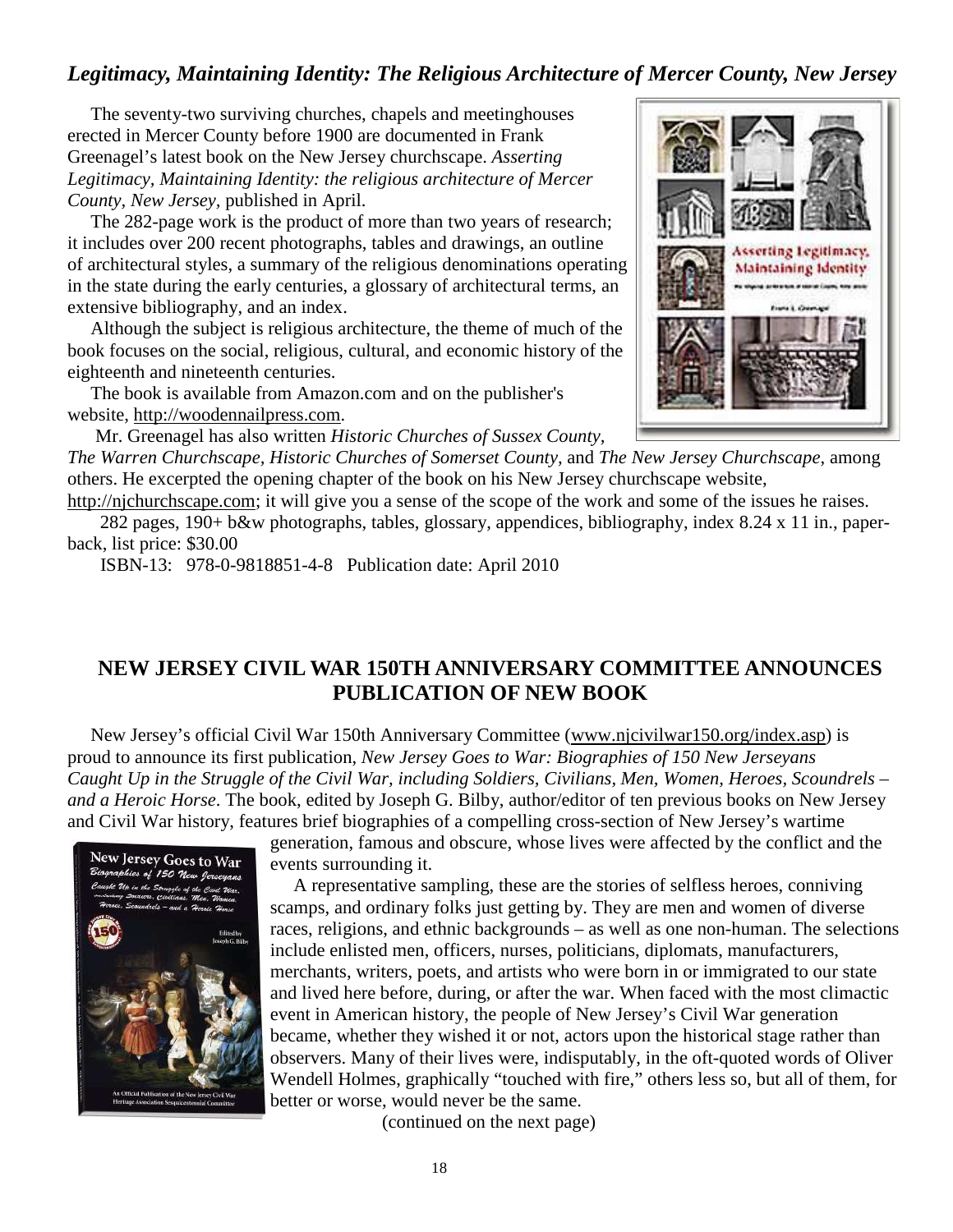Included in the book are the stories of colorful personalities like eccentric airship inventor Solomon Andrews; abolitionist and utopian idealist Rebecca Buffum Spring; courageous nurse Cornelia Hancock; Lieutenant Alexander Hamilton, a scoundrel who absconded with Jersey City's treasury after the war; William Joyce Sewell, an Irish immigrant who rose from captain to brigadier general and post-war United States senator; and First Sergeant George Ashby, an African American soldier who, when he died in Allentown in 1946, was the last surviving New Jersey Civil War veteran.

 *New Jersey Goes to War*, with full index and bibliography, is available from Longstreet House Publishing, PO Box 730, Hightstown, NJ 08520. Retail price is \$20 plus \$5 shipping. New Jersey residents please add \$1.40 sales tax. It will also be available at selected bookstores, historic sites, and historical societies in and out of the state. Organizations interested in selling the book should contact Longstreet House or the contacts cited below. All proceeds from book sales go toward funding the work of the New Jersey Civil War 150<sup>th</sup> Anniversary Committee during the rapidly approaching sesquicentennial of the conflict. For further information, please contact Joseph G. Bilby, 732-539-1666, JGbilby44@aol.com or John Zinn, 973-857-1028, jzinn84@comcast.net.

## **MACCULLOCH HALL OPENS TWO NEW EXHIBITS**

**Through June 2010—**The exhibit, *Thomas Nast: His Life and Legacy* at Macculloch Hall Historical Museum has been extended through June 2010. This fascinating look at the talented American cartoonist's work features the museum's two rarely-seen 8x12 foot canvases, which Nast created as part of a traveling show of thirty-three monumental paintings in 1867. Entitled, "The Grand Caricaturama," the series of thirty-three panels featured satiric depictions of pivotal events in American history. Only eight panels are known to survive; Macculloch Hall's exhibit features two of them. Adults \$6; Seniors & Students \$5; Members and children under 12, free. Sunday, Wednesday and Thursday, 1 to 4 pm. The last ticket for admission is sold at 3pm.

**Through October 2010—**This new exhibit, *Mr. Morristown's Museum: W. Parsons Todd and 60 Years of Macculloch Hall*, celebrates the sixtieth anniversary of the museum. The exhibit explores how the gracious old home was transformed in 1950 by W. Parsons Todd into his vision of a historical museum serving the community. "Mr. Morristown," as W. Parsons Todd was known, was twice Morristown's mayor and served as president and vice president of the Quincy Mining Company from 1912-1976. He died on September 28, 1976, at the age of ninety-eight. Todd, a passionate collector of  $18<sup>th</sup>$  and  $19<sup>th</sup>$  century decorative arts, acquired objects specifically for the museum as well as implementing items from his personal collection to furnish and interpret its period room settings. The evolution of the museum over sixty years of its history will be seen through photographs, documents, plans and objects from the museum's collection from the past to the present.

This exhibit is part of Macculloch Hall's year long celebration of both the sixtieth anniversary of the museum and the 200th anniversary of George and Louisa Macculloch's 1810 home. Macculloch Hall was lived in by five generations of the Macculloch, Miller and Post families for about 140 years until Mr. Todd purchased the home for use as a museum. The exhibit will run through October 31, 2010.

 Macculloch Hall Historical Museum is a nonprofit educational affiliate of the W. Parsons Todd Foundation. The Macculloch Hall Historical Museum received an operating support grant from the New Jersey Historical Commission, a division of the Department of State. For information, call the museum weekdays at 973-538-2404 or visit www.maccullochhall.org. Ryan Hyman, Curator; rhyman@maccullochhall.org. Admission: Adults \$6; Seniors & Students \$5; members and children under 12 are free. The museum is open on Sunday, Wednesday, and Thursday from 1 to 4 pm. The last ticket for admission is sold at 3pm. Macculloch Hall Historical Museum, 45 Macculloch Ave., Morristown, NJ 07960.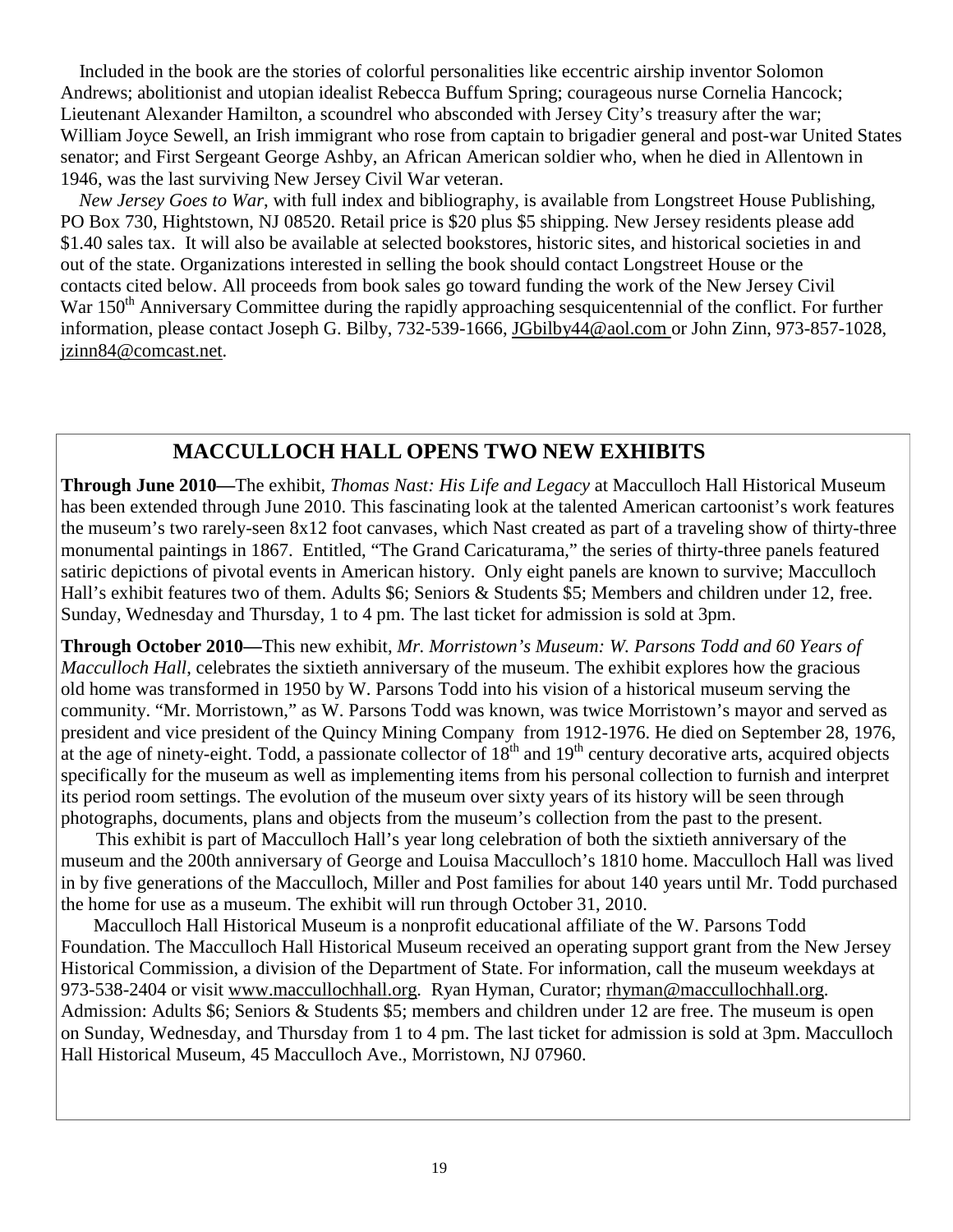#### **LETTERS, WE GET LETTERS….**

 Thank you so much for these historic events around NJ! Good to see history is alive and well in our home state. And our snowy weather makes us empathize (as much as we can empathize in our warm, well-stocked homes) on the rough NJ winters Washington and his men endured. Joan Bocchino, Dover Area Historical Society

 Thank you so much for this publicity outlet! Regards, Carol D'Alessandro, Wayne Historic House Museums

After the March meeting in Greenwich, I received these notes:

Dear Linda and JB,

 Just a note to tell you what a great time I had this past Saturday. I hope to go back this summer and explore. Thanks for all the work you both do! MaryLou

#### Dear Linda and J,-

 I wanted to tell you how much my husband and I appreciated all the work done for the Saturday, March 27th meeting of the League. The Cumberland County Historical Society were thorough and gracious hosts for the event. We so enjoyed the lunch in the church's fellowship room and those soups were delicious. It had been a long time since I visited Greenwich and Hancock's Harbor and it brought back so many memories as my mother and father were very close friends of Joe and Penny Hancock. They opened the original Bait Box in a screened in cinderblock structure and Penny and Joe cooked - mostly Penny! We learned a lot on the bus tour and saw three homes. The home owners were all friendly and informative; how nice of them to open their homes. Dianne and Steve Snodgrass

## **OUR MEMBERS' WONDERFUL MUSEUMS**

by Linda Barth

 Wow! So many of our members have outstanding museums, and I have determined to visit them. If you would like to see these unique sites, too, let me help you. I am creating a list of members' museums. If you have a museum, could you please send me its address and the times when it is open? When the list is complete, I would be happy to send it to the membership.

 Over the years I have had the pleasure of visiting many wonderful historic sites in the Garden State. My husband and I are continuing that tour, in an effort to see the museums of the members of the League of Historical Societies of New Jersey.

 Late in the summer, a friend and I spent a few days in Cape May. Having never been to Historic Cold Spring Village, we decided to go. What a wonderful village it is! We began in the Welcome Center, where a short video introduced us to the village; the exhibits taught us a lot about Cape May County history. Our visit happened to coincide with an apprentice-type program in which young people were learning crafts from the village's artisans. We watched as teenagers demonstrated the skills they had just learned; one produced a beautiful leather belt, complete with a fancy buckle. The print, pottery, and bookbinder shops are only three of the twenty-five or so buildings open to the public. Of course, our visit would not have been complete without stops at the bakery and the Village Ice Cream Parlor.

 In December, I continued my visits with a trip to the Force Homestead, operated by the Livingston Historical Society. It was Christmas time and the home was beautifully decorated. I learned that the Force family, early settlers of Livingston, built this house in 1745. It was expanded in 1800. Many articles were donated by local residents. I loved the grandfather clock and the many fireplaces — one in nearly every room. My gracious hosts offered cider and cookies to top off a lovely visit.

As the weather warms up, I expect to travel to more of our members' great museums.

20

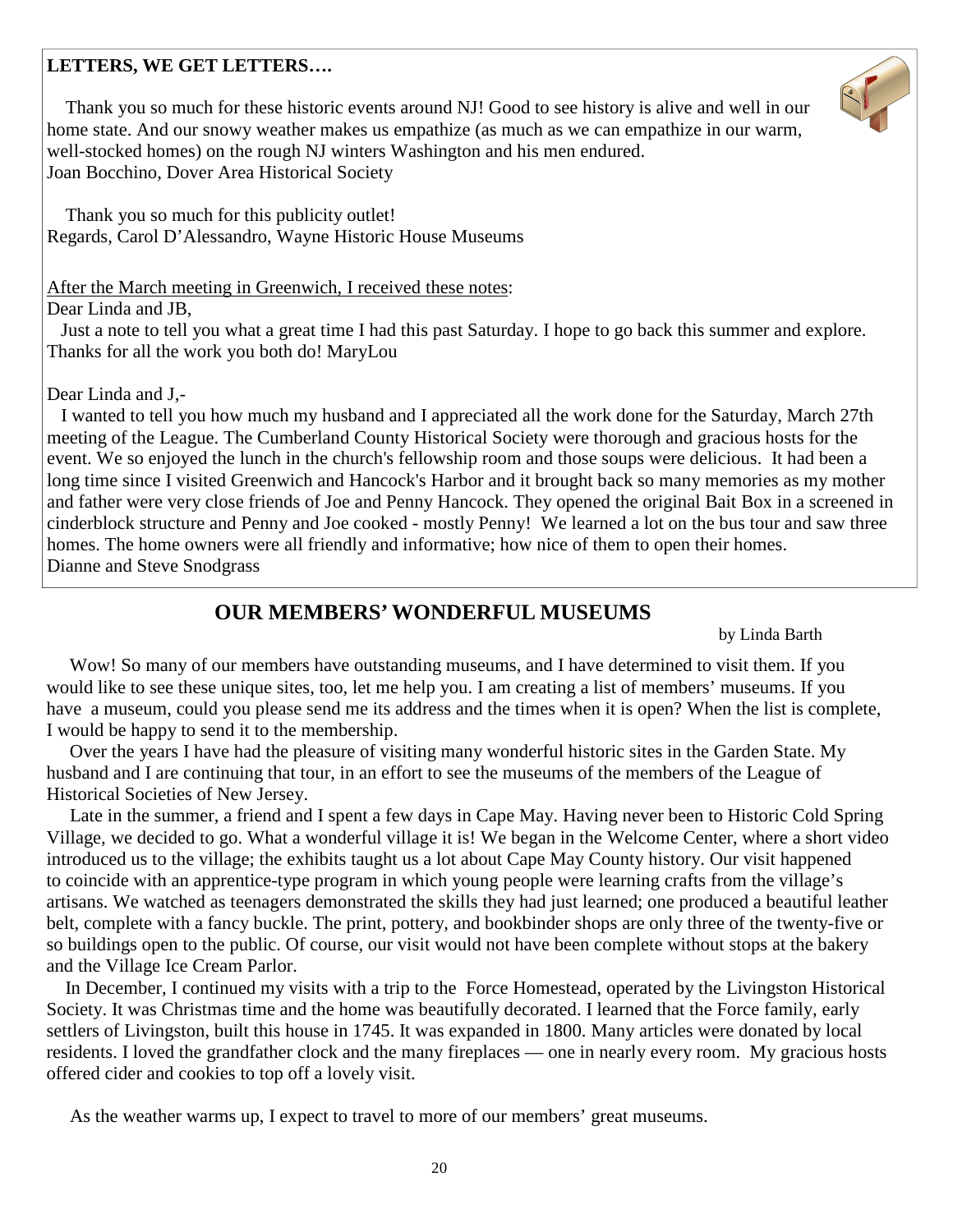## **SPOTLIGHT ON OUR MEMBER ORGANIZATIONS**

With our members spread across the state, many of us are not familiar with the organizations in regions far from our own. This column will spotlight our members, so that others may learn of their mission and accomplishments. The league has many member organizations that were specifically formed to focus on some aspect of New Jersey transportation. This is Part III of a series highlighting those societies.



 **The Canal Society of New Jersey** was founded in 1969 by Clayton Smith, of Madison, who saw that New Jersey's historic canal artifacts were being taken to museums in Pennsylvania and other states. Determined to stop this, he announced a meeting. Over one hundred people attended and formed the Canal Society of New Jersey.

 The society's goals include fostering the study of the history of New Jersey's two towpath canals, preserving and restoring canal remains and artifacts, educating the public in this history, and providing enjoyment to its members. In the 1970s, in cooperation with Waterloo Village, the society established its museum there. Today it houses artifacts from both the Morris Canal and the Delaware and Raritan Canal. Among these are maps, historic photographs, boat models, working models of an inclined plane and a canal lock, videos, and much more. The society sponsors walks along both towpath canals and trips to see canal sites in Europe, Canada, and the eastern United States and issues its newsletter, *On the Level*, three times a year. Membership meetings are held on the third Friday of January, March, May, September and November at the Morris County Cultural Center, 300 Mendham Road, Morristown. Waterloo Canal Day is held every year in June in the historic canal town of Waterloo, Byram, New Jersey. You may contact the society at P.O. Box 737, Morristown, NJ 07963; 908-722-9556; nj-cnal@googlegroups.com; www.CanalSocietyNJ.org.

 The **National Railway Historical Society** was formed in 1935 and is dedicated to preserving what has passed and what lies ahead in railroading. The **West Jersey Chapter**, begun only nine years after the national, celebrated in 65th anniversary in 2009 with a special excursion over the Cape May Seashore Lines from Richland to Woodbine Junction.

 The chapter, formed by a group of rail enthusiasts originally called the West Jersey Model Railroad Club, is now one of the largest NRHS chapters. Known for producing high-quality periodicals and award-winning books, the West Jersey Chapter issues a newsletter called the *West Jersey Rails Quarterly*. West Jersey Chapter's first book, a 32-page pamphlet entitled *The Philadelphia, Marlton & Medford Railroad Co. 1881-1931*, was published in 1973. This was followed in 1980 by the chapter's first hardcover book, *Atlantic City Railroad: The Royal Route to the Sea.* Since then, the chapter has published *West Jersey Rails* (1983); *West Jersey Rails II* (1985); *The Trains to America's Playground* (1988); *The Lindenwold Hi-Speed Line* (1990); *The Trail of the Blue Comet: A History of the Jersey Central's New Jersey Southern Division* (1994); *West Jersey Rails III* (2002); and *The Reading Seashore Lines: A Pictorial Documentary of the Atlantic City Railroad* (2007). Most titles are in print and available for sale, and another book project is currently underway. Membership meetings of West Jersey Chapter are usually held in the second floor meeting room at Haddonfield Borough Hall, 242 Kings Highway East, Haddonfield, N.J. on the fourth Monday of each month, but meetings may be scheduled on other days and at other locations. Membership meetings are not normally scheduled for July, August, and December.

 Monthly meetings feature a wide variety of rail-oriented entertainment, including slide shows, movies, and guest speakers from other organizations and the rail industry. The chapter holds an annual picnic and participates in regional railroadiana and train shows. Outings have included fan trips, field trips, rail facility tours, and hikes. They often hold informal fan trips to various regional destinations using regularly scheduled passenger service. You may contact the West Jersey Chapter at 234 Oak Street, Audubon, NJ 08106; 856-547-5324; www.westjersey-nrhs.org.

(continued on the next page)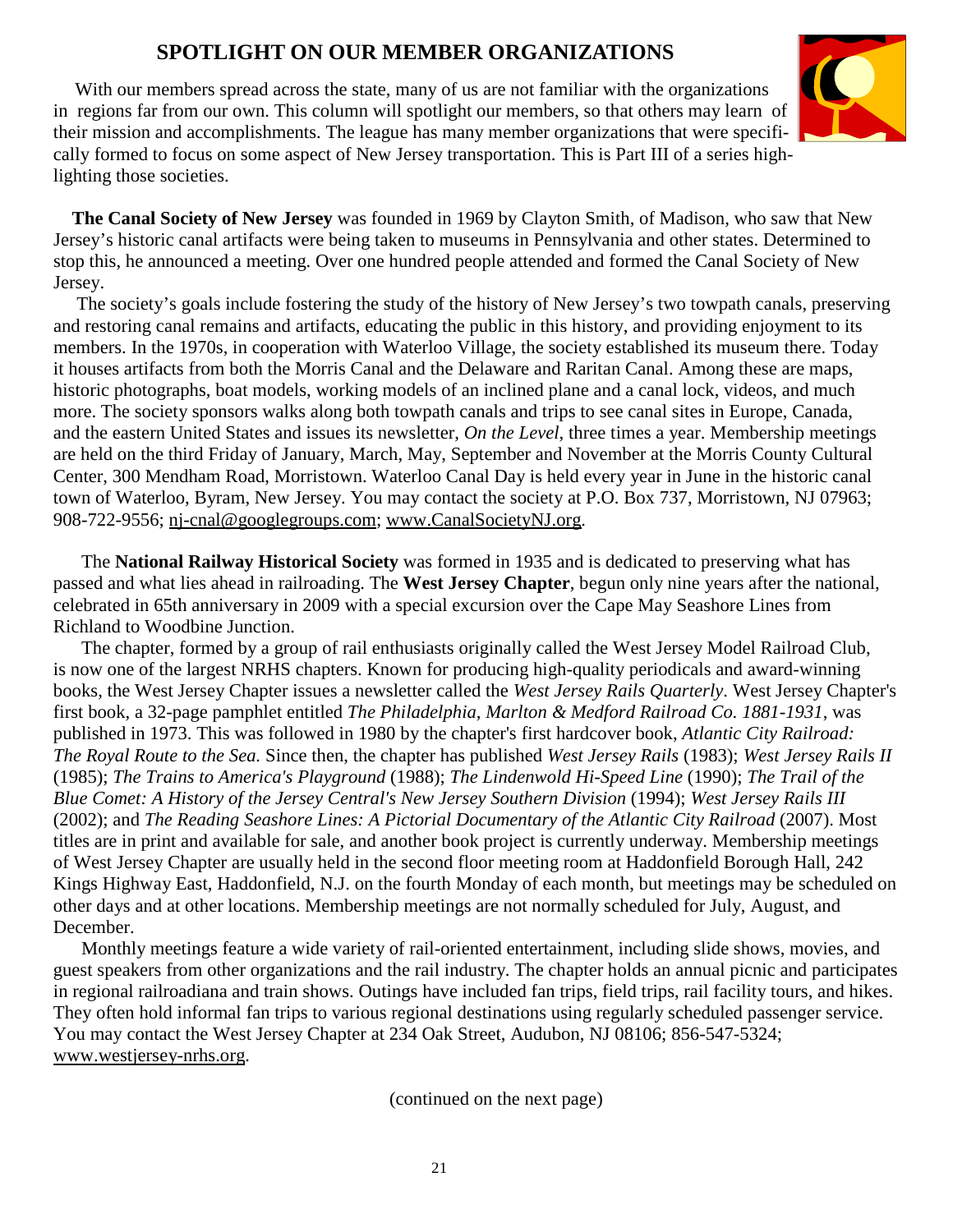Begun by Joseph Salvatore, M.D., the **Naval Air Station Wildwood Foundation** is a not-for-profit organization whose mission is to restore Hangar #1 at the Cape May Airport, Cape May County, New Jersey, into an aircraft museum honoring the Navy airmen who died while training during World War II. Hangar # 1 was listed on the National Register of Historic Places in September of 1997.

 Naval Air Station (NAS) Wildwood was commissioned on April 1, 1943. The site served as an active dive-bomber squadron training facility from 1943 to 1945. Aircraft stationed at NAS Wildwood included TBM Avengers, Douglas Dauntlesses, Vought Corsairs, and Curtiss Helldivers. Forty-two airmen perished while training at NAS Wildwood during World War II.

 In June 1997, the NASW Foundation purchased Hangar #1 at the Cape May Airport. The 92,000 squarefoot, all-wooden structure was in a state of disrepair and required extensive renovation. Under the stewardship of the foundation, the hangar was listed on the New Jersey and National Registers of Historic Places at the National Significance Level.

 NAS Wildwood Aviation Museum now boasts over twenty-six aircraft displays as well as exhibits of military memorabilia, engines, photographs and more. Additionally, the Franklin Institute of Philadelphia has provided NAS Wildwood with a wealth of interactive exhibits that allow visitors to discover the science of flight. The museum also features a library and food vending area, as well as a recently expanded gift shop.

 In its role as a community resource, NAS Wildwood Aviation Museum regularly hosts activities including fly-ins, aviation festivals, big band concerts, swing dances, veterans' ceremonies, historical lectures, school field trips, and senior tours. The museum is open daily from 9 am to 5 pm during the spring, summer and fall. For winter hours, please call. You can learn more by contacting the museum at 500 Forrestal Road, Rio Grande, NJ 08242; 609-886-8787; www.usnasw.org; aviationmuseum@comcast.net.

 **Whippany Railway Museum** has been bringing to life the history of New Jersey's railroads since 1985. The museum's age, however, belies its heritage. It is built upon nearly forty years of preservation experience. In 1965, Whippany was home to the Morris County Central, a tourist steam railroad. Several employees and volunteers of the MCC banded together and co-founded the Morris County Central Railroad Museum. They began displaying a small collection of railroad memorabilia in one-half of the Morristown & Erie freight house, which at that time was directly alongside the stone passenger station.

 In 1967 the excursion railroad funded the movement of the freight house across four tracks to its present site opposite the passenger station. From 1967 to 1973, thousands of visitors enjoyed the freight house and museum when they came to ride the excursion train. Then the Morris County Central decided to move its tourist operations to Newfoundland, NJ. The small museum followed suit and was in operation again by 1974.

 Then known as the Pequannock Valley Transportation Museum, it operated out of a converted railroad refrigerator car. The economics of the late 1970s had an adverse effect on the Morris County Central, and it ran its last train at the end of 1980. The museum stayed on, but by the beginning of 1983, the members were actively looking for a new home, preferably in a railroad structure. They considered the old museum building at Whippany, but it was in a deteriorated condition. Badly vandalized and covered with weeds, it was scheduled for demolition. Undaunted, the members approached the Morristown & Erie Railway and received permission to rebuild the structure. Finally, on October 26, 1985, the newly rebuilt Whippany Railway Museum held its grand opening to an enthusiastic public. For more information, contact the museum at P.O. Box 16, Whippany, NJ 07981; 973-887-8177; www.whippanyrailwaymuseum.net; wrym-web@comcast.net.

The  $\mathcal V$ the M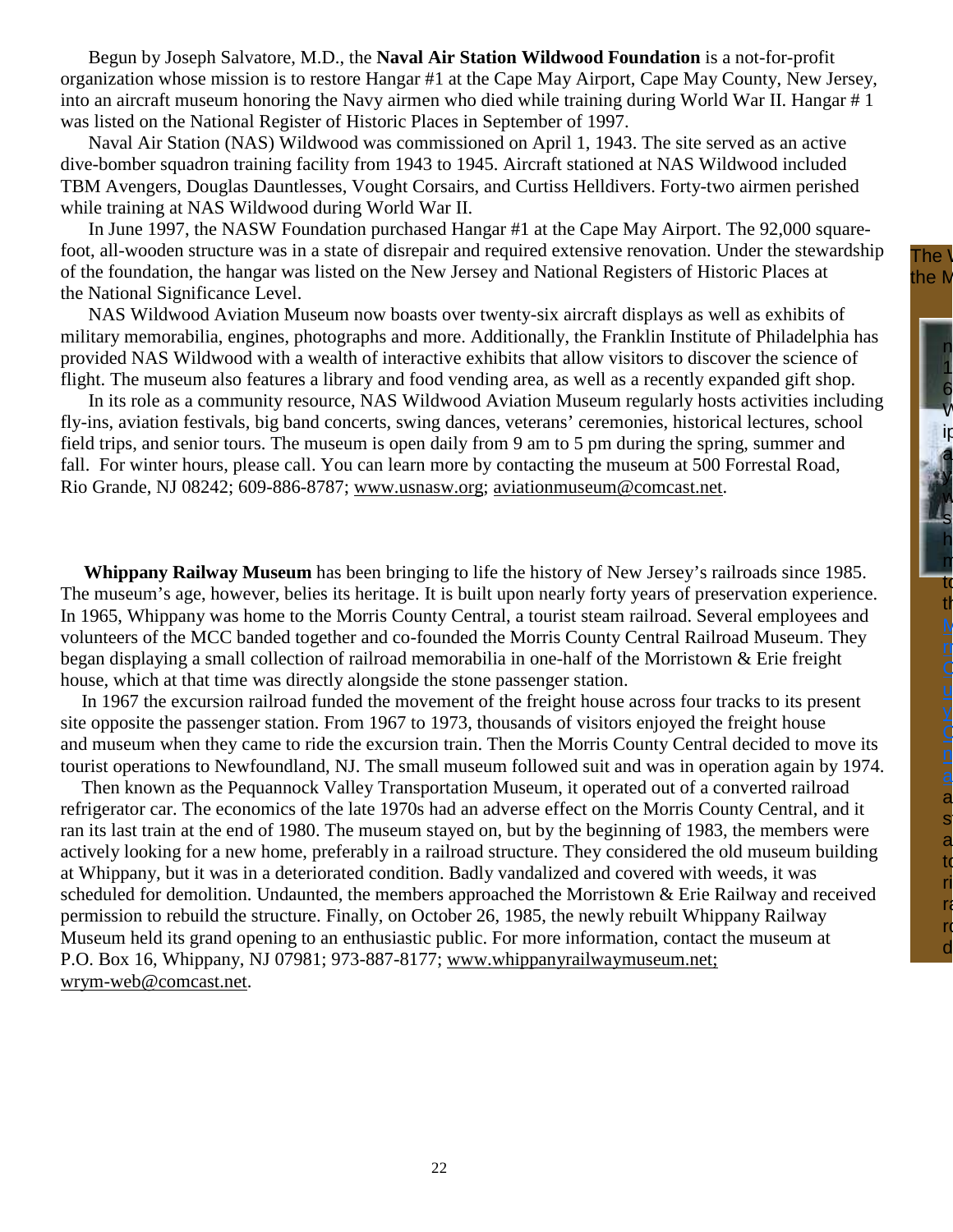## **THE LEAGUE OF HISTORICAL SOCIETIES MEETING SEABRA'S ARMORY, 200 FRONT STREET, PERTH AMBOY HOSTED BY THE PERTH AMBOY FERRY SLIP MUSEUM, PERTH AMBOY, MIDDLESEX COUNTY SATURDAY, JUNE 12, 2010**

The summer meeting cost will be \$25.00 for the following events:

- 9:15 am Registration & coffee, juice, and buns
- 10:00 am League business meeting
- 10:30 am Video: "Historic Perth Amboy," a documentary
- 11:00 am Talk by author Donald Johnstone Peck: "The Historic Peace Conference of September 11, 1776"
- 11:30 am Elizabeth Shepard, NJ Historical Commission, presentation about CAPES
- 12:00 pm Lunch
- 12:30 pm Self-guided Historic District driving tour including:

 Interior tours of the Perth Amboy Ferry Slip Museum (1867); St. Peter's Episcopal Church (1685) and Churchyard, The Kearny Cottage (1781).

 Drive-by sites include: the Proprietary House, the Royal Governors Mansion (1762-64), City Hall (1714-17), Market Square (1683), New Jersey's Liberty Bell, the Simpson United Methodist Church and Town Clock (1866), the Raritan Yacht Club (1865), plus numerous historic sites listed in the "Walking Tour of Historic Perth Amboy."

PLACES TO STAY: Sheraton Edison Hotel, Raritan Center, 125 Raritan Center Parkway, Edison, NJ 08837; rates from \$79; 732-225-8300. Hampton Inn, 370 Route 9 N, Woodbridge, NJ; rates from \$99; 732-855-6900. Hilton Woodbridge, 120 Wood Avenue S, Iselin, NJ; rates from \$89; 732-494-6200.

Questions before June 12: contact Don Peck: Clausenco@aol.com; 732-738-1165 (work) or 732-738-5522 (home). On the morning of June 12, you may call Don Peck on his cell phone, 908-380-3960 .

| ♣                                                                                                                                              | <b>REGISTRATION FORM - PLEASE RETURN BY May 28, 2010</b> |       |  |  |
|------------------------------------------------------------------------------------------------------------------------------------------------|----------------------------------------------------------|-------|--|--|
| Please make checks payable to the Perth Amboy Ferry Slip Museum and mail to Kathleen M. DePow, 233 High Street,<br>Perth Amboy, NJ 08861-4419. |                                                          |       |  |  |
|                                                                                                                                                |                                                          | Email |  |  |
| Address                                                                                                                                        |                                                          |       |  |  |
|                                                                                                                                                |                                                          |       |  |  |
| Affiliation: 1997                                                                                                                              |                                                          |       |  |  |
|                                                                                                                                                |                                                          |       |  |  |